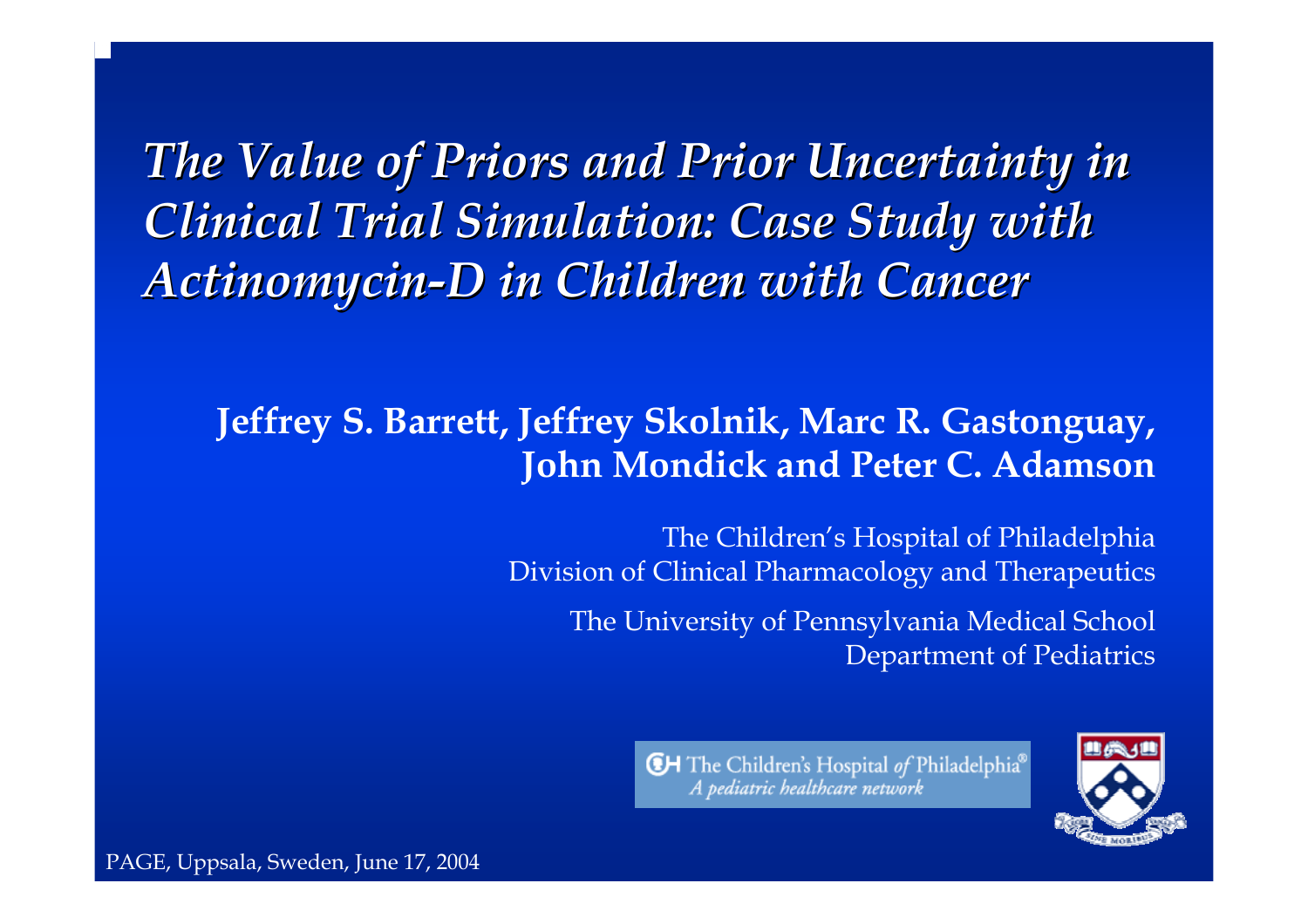**Director, Laboratory for Applied PK/PD:** Jeffrey S. Barrett, Ph.D., FCP (267) 426-5479 barrettj@email.chop.edu

The Children's Hospital of Philadelphia

1111 11

**CONTRACTOR** THE

**THE**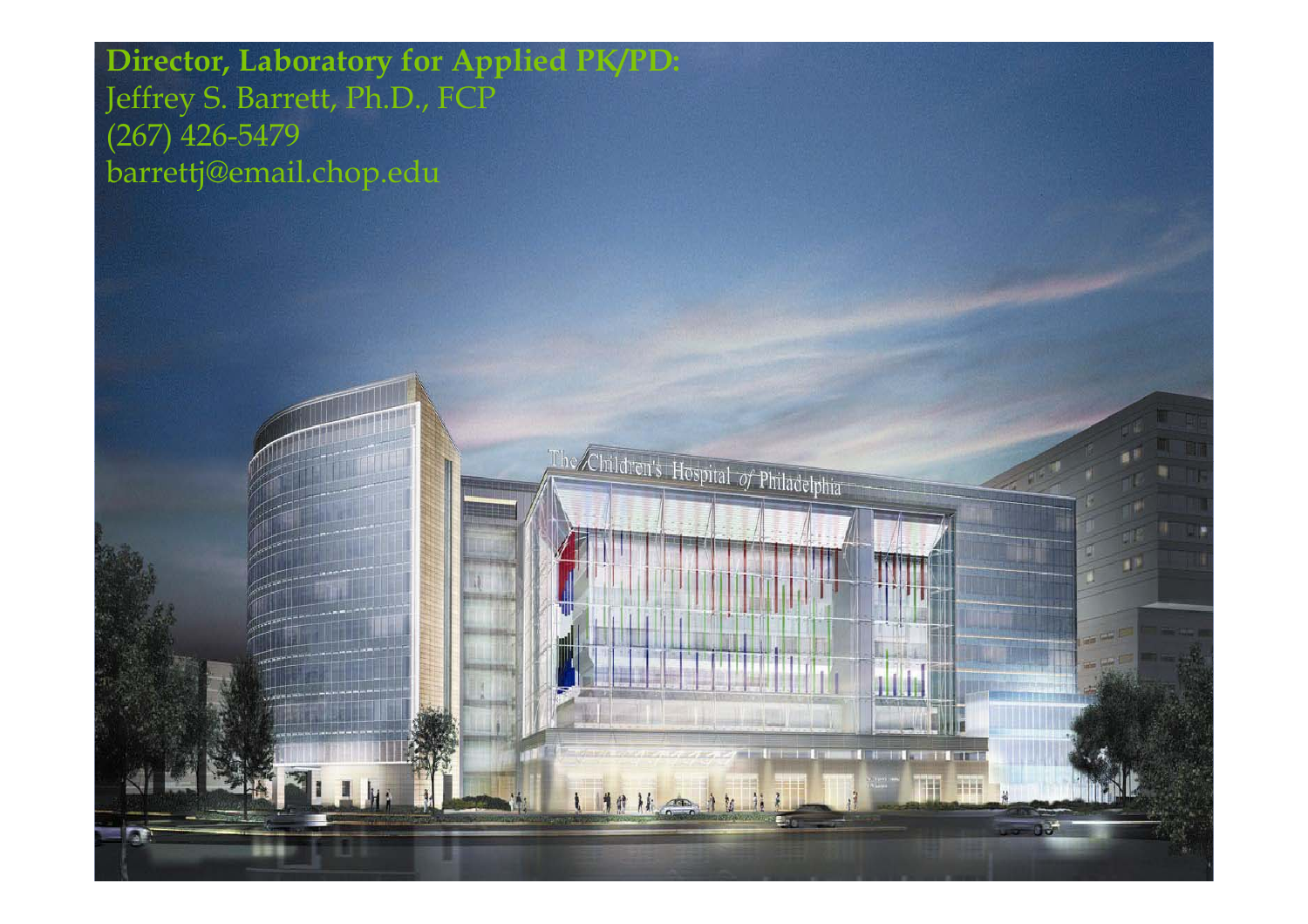## *Outline Outline*

### *Trial Simulation for Pediatrics*

- *Setting, Value, Regulatory*
- *Basic Approach*

#### *Actinomycin-D*

- *Background and Objectives for Clinical Evaluation*
- *Prior Information*

#### *Model Elements*

- *I/O (PK) Model*
- *PD Model*
- *Outcomes (Design) Model*

# *Proposal for Assigning Uncertainty*

- *Valuation of Priors*
- *Current Status:*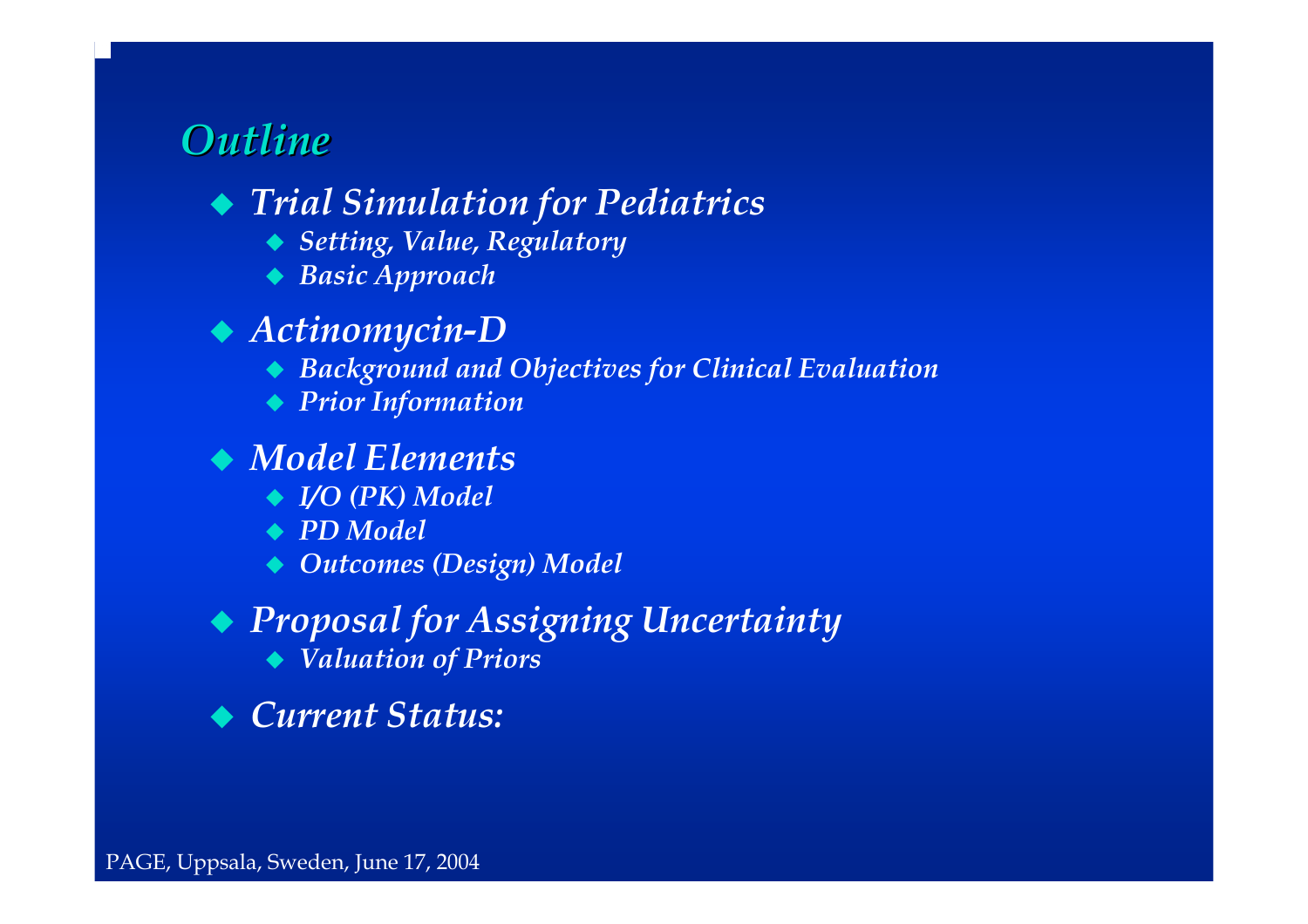# *Trial Simulation for Pediatric Research Trial Simulation for Pediatric Research*

- ◆ 75% prescription drugs in children "off-label" Usage not described in package insert
- Approved indications
- Adequate controlled studies
- Consequences of off label usage
	- ◆ Benefit
	- ◆ No effect
	- ◆ Harm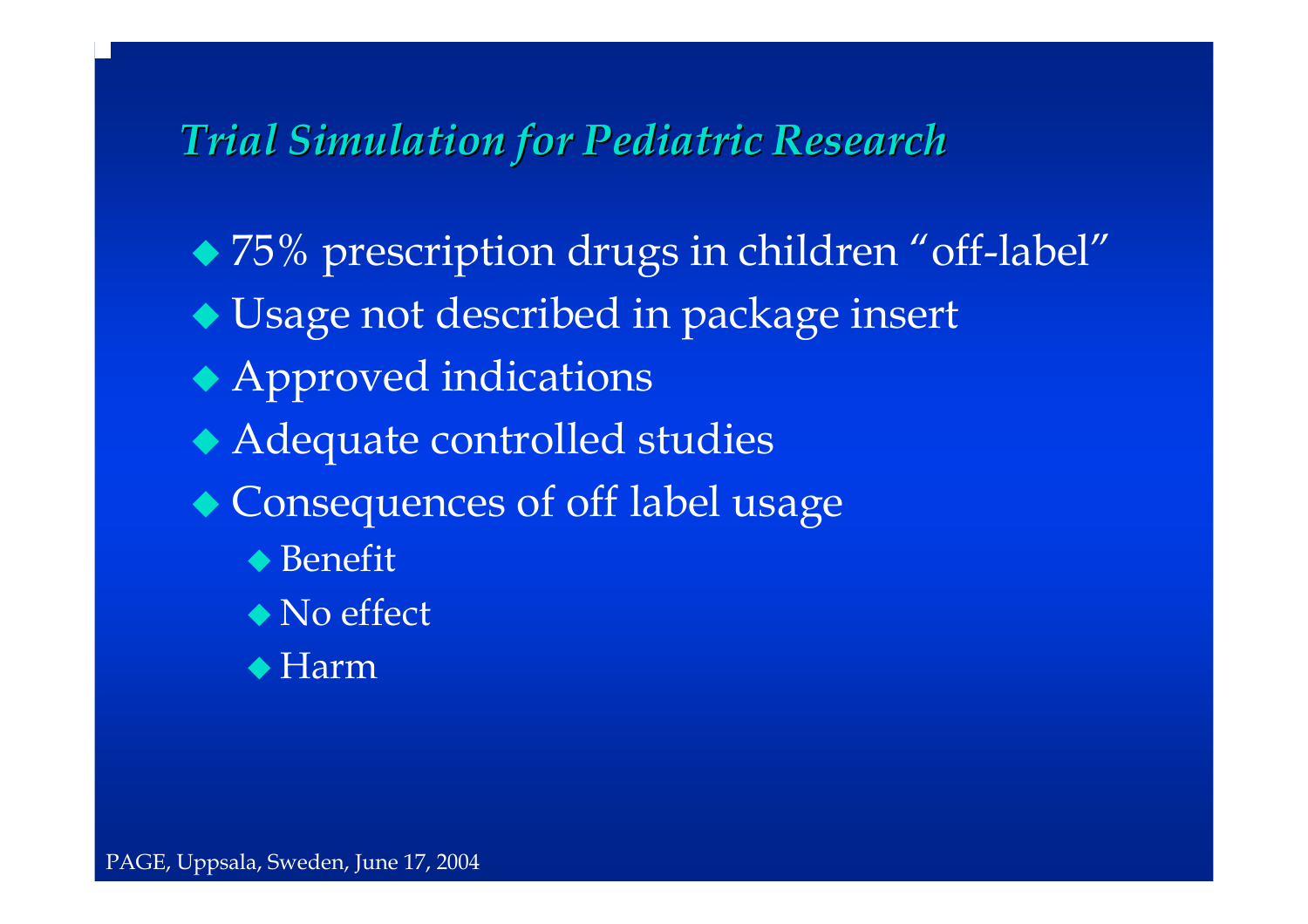# *Trial Simulation for Pediatric Research Trial Simulation for Pediatric Research*

- Unapproved is not improper Decision based on safety/efficacy data
- Medical literature vs R egulatory Community
- $\blacklozenge$  "Best medical judgment"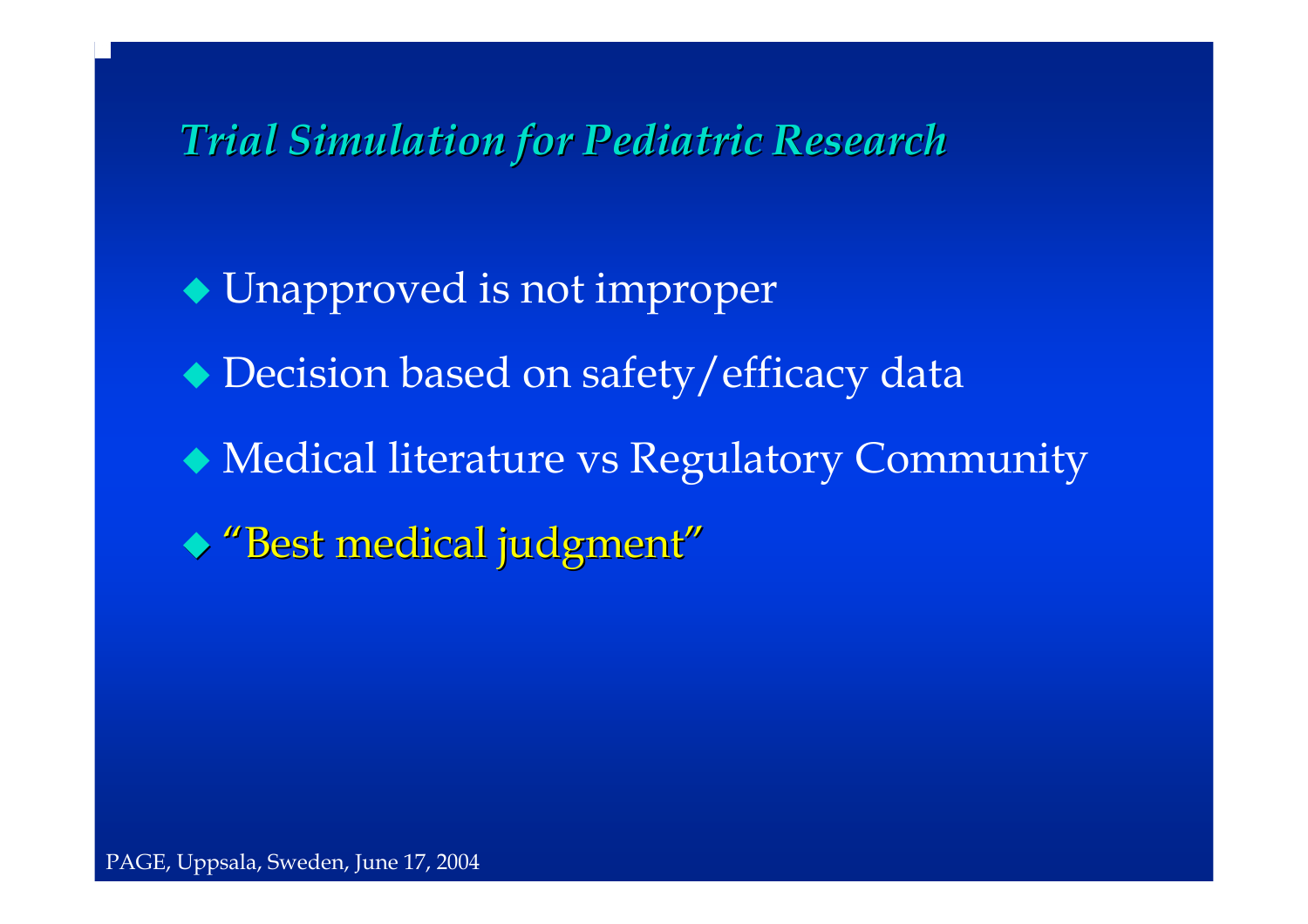## *Trial Simulation Trial SimulationAssembling prior information Assembling prior information*

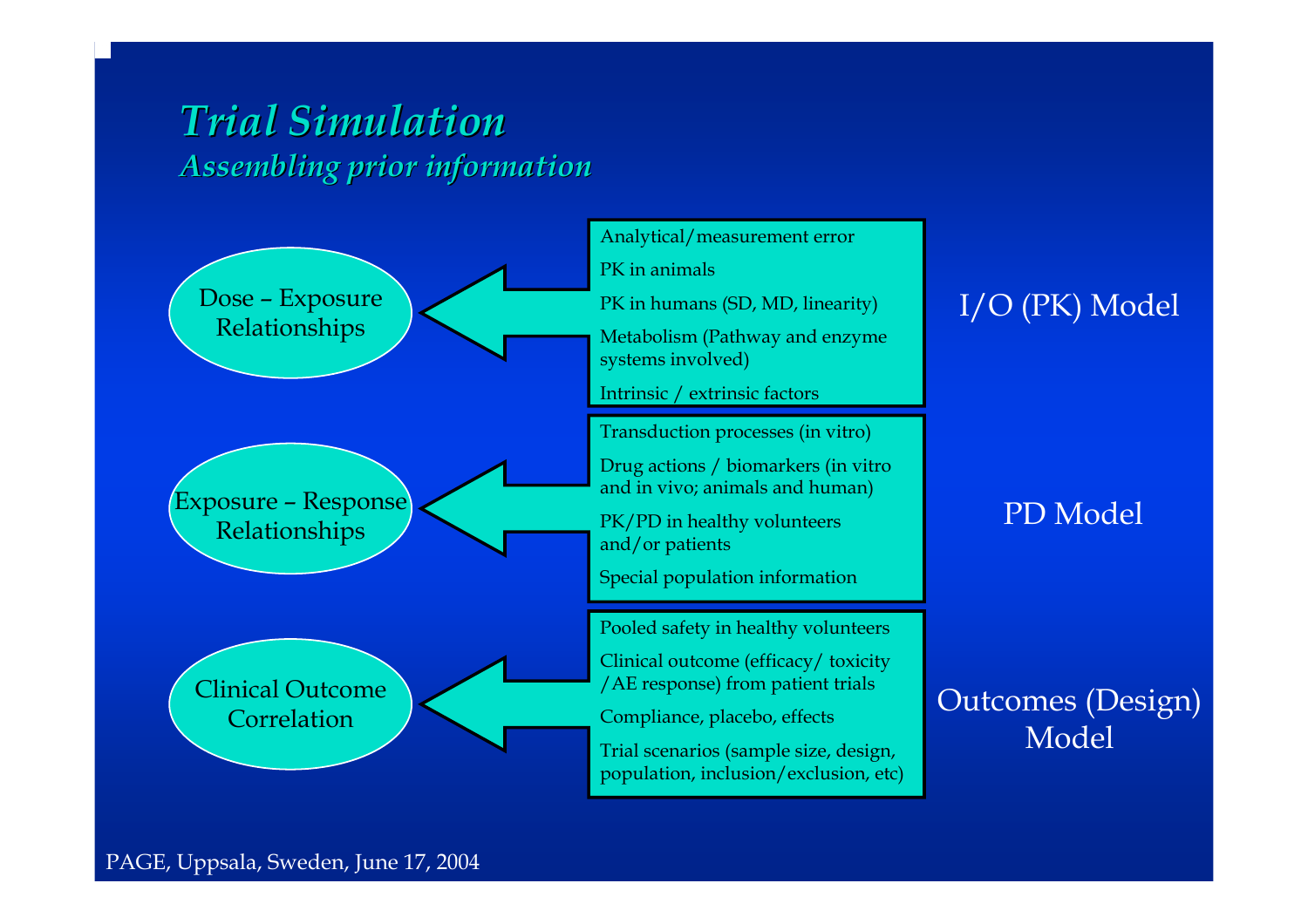### *Actinomycin Actinomycin-D Clinical Rationale for Study Clinical Rationale for Study*

- Actinomycin-D (AMD) is an antineoplastic agent.
- Despite its widespread use in pediatric oncology, there is limited knowledge as to its precise mechanism of action, and there is no PK information from which safe and appropriate dosing can be derived.
- In August of 2002, the Children's Oncology Group (COG) suspended 3 active protocols for pediatric rhabdomyosarcoma after 4 chemotherapy-associated deaths from veno-occlusive disease, as characterized by elevated liver enzymes and hyperbilirubinemia, abdominal pain, and weight gain.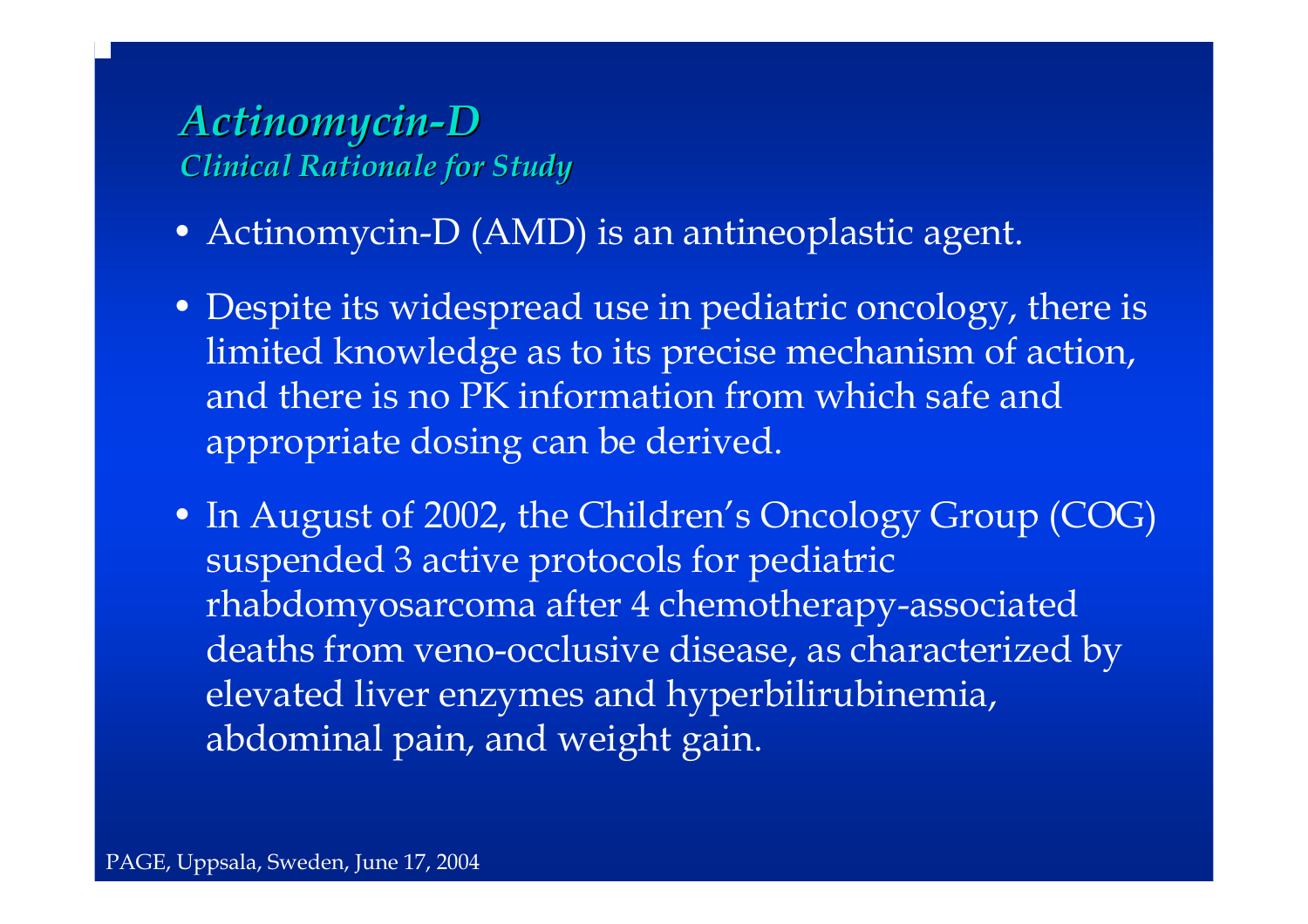### *Actinomycin Actinomycin-D Clinical Rationale for Study Clinical Rationale for Study*

- There has been no subsequent evaluation as to the cause of these devastating side effects or correlation between toxicity and drug exposure.
- This has been hindered primarily by the limited pharmacokinetic knowledge of AMD.
- Because AMD is crucial to soft tissue sarcoma therapy, its use as an anti-neoplastic agent must continue and clinical evaluation is vital.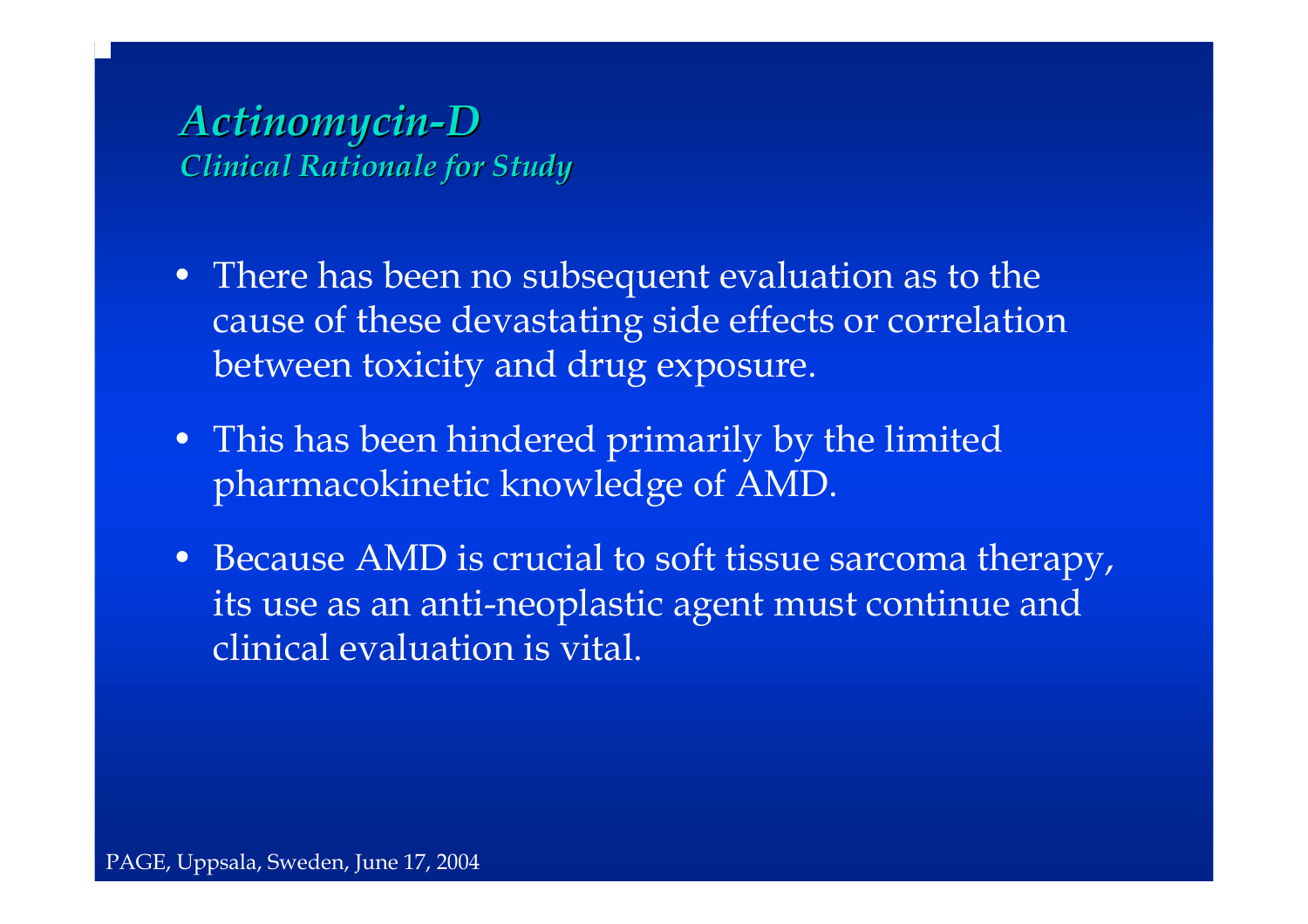#### *Actinomycin Actinomycin-D Clinical Setting Clinical Setting -Rhabdomyosarcoma Rhabdomyosarcoma study d study dosing*

| Age                 | VCR dose                                                                                                                      | AMD dose                            | CPM dose                               | Adjustments     |
|---------------------|-------------------------------------------------------------------------------------------------------------------------------|-------------------------------------|----------------------------------------|-----------------|
| $\geq$ 3 years      | 1.5 mg/m <sup>2</sup> IV Push                                                                                                 | 0.045 mg/kg one dose                | $2.2$ g/m <sup>2</sup> IV as 30 minute | Omit AMD during |
|                     | (max dose 2.0 mg)                                                                                                             | (max dose 2.5mg)                    | infusion with IV fluids                | radiotherapy    |
|                     |                                                                                                                               |                                     | and MESNA                              |                 |
| $\geq 1$ year $<$ 3 | 0.05 mg/kg IV Push                                                                                                            | 0.045 mg/kg one dose                | 73 mg/kg/dose                          | Omit AMD during |
| years               | (max dose 2.0 mg)                                                                                                             | (max dose 2.5mg)                    | IV as 30 minute infusion               | radiotherapy    |
|                     | If child has turned 3 years old                                                                                               |                                     | with IV fluids and                     |                 |
|                     | at time of therapy use                                                                                                        |                                     | MESNA                                  |                 |
|                     | guidelines in box above $( \geq 3$                                                                                            |                                     |                                        |                 |
|                     | years)                                                                                                                        |                                     | If child has turned 3 years            |                 |
|                     |                                                                                                                               |                                     | old at time of therapy use             |                 |
|                     |                                                                                                                               |                                     | guidelines in box above ( $\geq$       |                 |
|                     |                                                                                                                               |                                     | 3 years)                               |                 |
| < 1 year            | $0.025$ mg/kg IV Push $^{\circ}$                                                                                              | $0.025$ mg/kg one dose <sup>o</sup> | 36 mg/kg°                              | Omit AMD during |
|                     |                                                                                                                               |                                     | IV as 30 minute infusion               | radiotherapy    |
|                     | If child has turned 1 year old at                                                                                             | If child has turned 1 year old      | with IV fluids and                     |                 |
|                     | time of therapy use guidelines                                                                                                | at time of therapy use              | MESNA                                  |                 |
|                     | in box above $( \geq 1$ year and < 3                                                                                          | guidelines in box above $(\geq$     |                                        |                 |
|                     | years)                                                                                                                        | 1 year and $\leq$ 3 years)          | If child has turned 1 year             |                 |
|                     |                                                                                                                               |                                     | old at time of therapy use             |                 |
|                     |                                                                                                                               |                                     | guidelines in box above ( $\geq$       |                 |
|                     | <sup>o</sup> For children still less than one year of age by week 12 of protocol, call the Study Chair for recommendations of |                                     | 1 year and $\leq$ 3 years)             |                 |

less than one year of age by week 12 of protocol, call the Study Chair ommenuations or upward dose adjustment for Vincristine, Actinomycin-D, and Cyclophosphamide.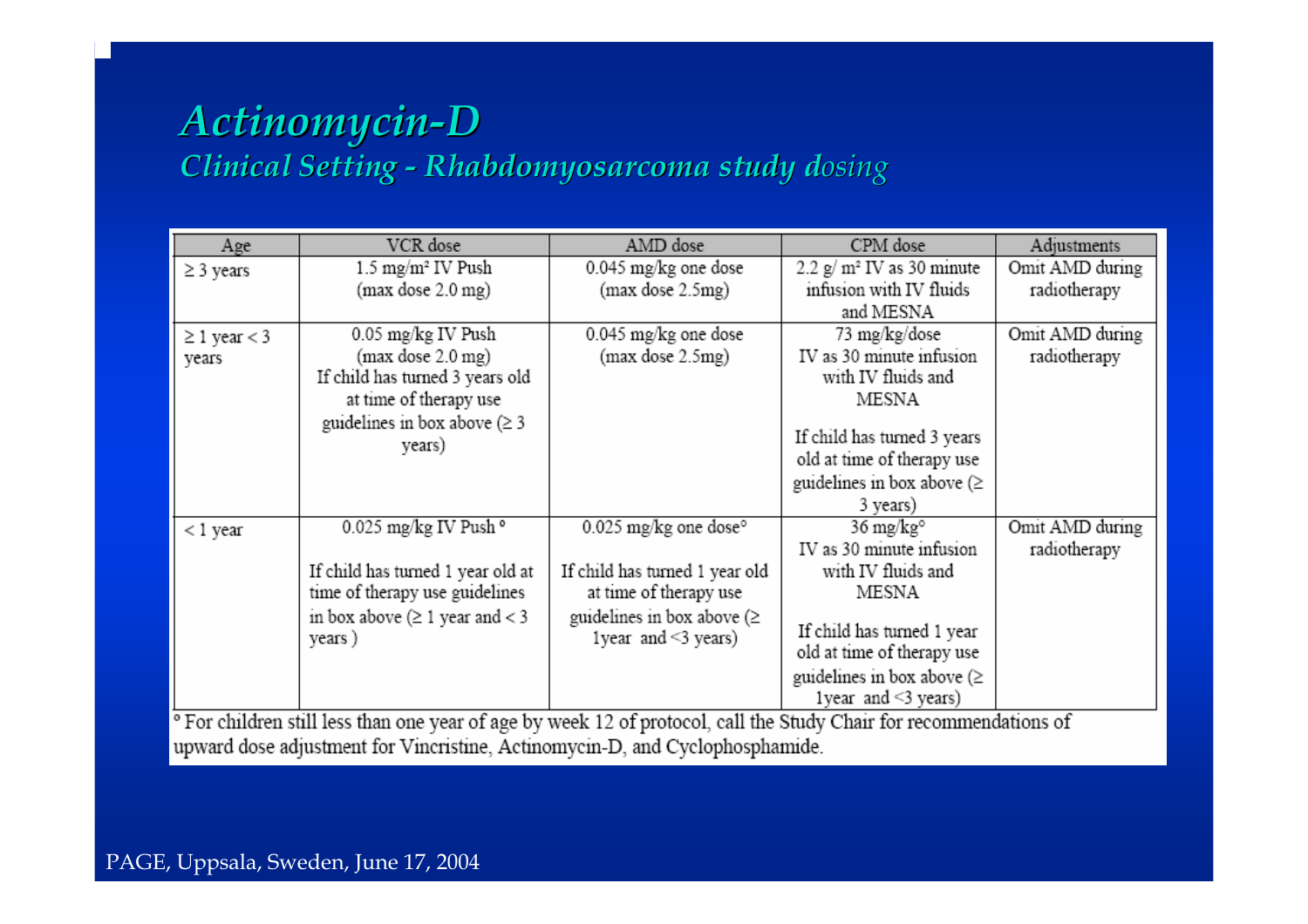#### *Actinomycin Actinomycin-D Structure Structure –activity data activity data*



- •A product of Streptomyces yeast (MW = 1255 Da).
- • Cyclic polypeptide-based antibiotic that inhibits RNA synthesis by binding to guanine residues and inhibiting DNA-dependent RNA polymerase (Reich; Cancer Res 1963).
- •• The earliest report of actinomycins interacting with DNA is from 1960 (Kawamata; Nature 1960).
- • Further elu cidation into the stereochemistry of AMD and DNA binding was completed in 1972 via co-crystalization and hypothesized a working model for AMD activity (Jain; J. Mol Biol 1972).
- • Appears to show p referential binding to neoplastic cells (Heened; Can Res 1973), and resistance appears to be related to inefficient drug transport (reference, use Biedler, 1970).
- • In clinical use since 1954 (Farber, Adv Cancer Res; 1956), and has been used against many pediatric soft tissue cancers (Frei; Cancer Chemo Rep 1974), for example Wilms' tumor a nd rhabd omyosarcoma.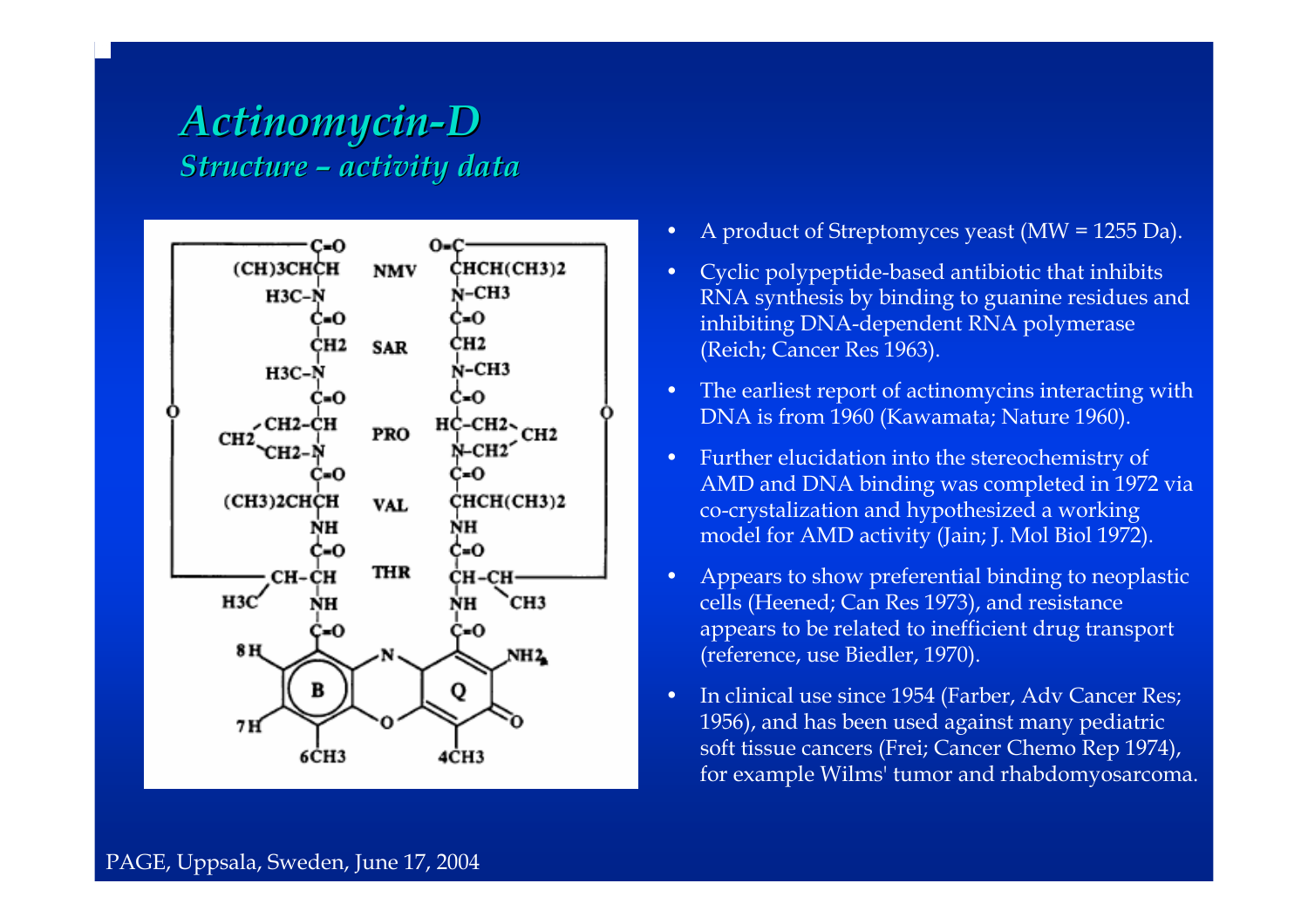### *Actinomycin Actinomycin-D Actual prior information Actual prior information*



<sup>3</sup>H AMD studies in mice, rats, dogs and monkeys  $3H$  AMD in adult cancer patients (n = 3) In vitro metabolism studies (CYPs and P hase II enzymes) Physiologic model in the dog AMD PK in c hildren ( n = 2; 2 different doses)

Neoplastic cell binding data DNA binding data Toxicity data in the dog (single d ose)

Toxicity / AE data i n adult and pediatric p atients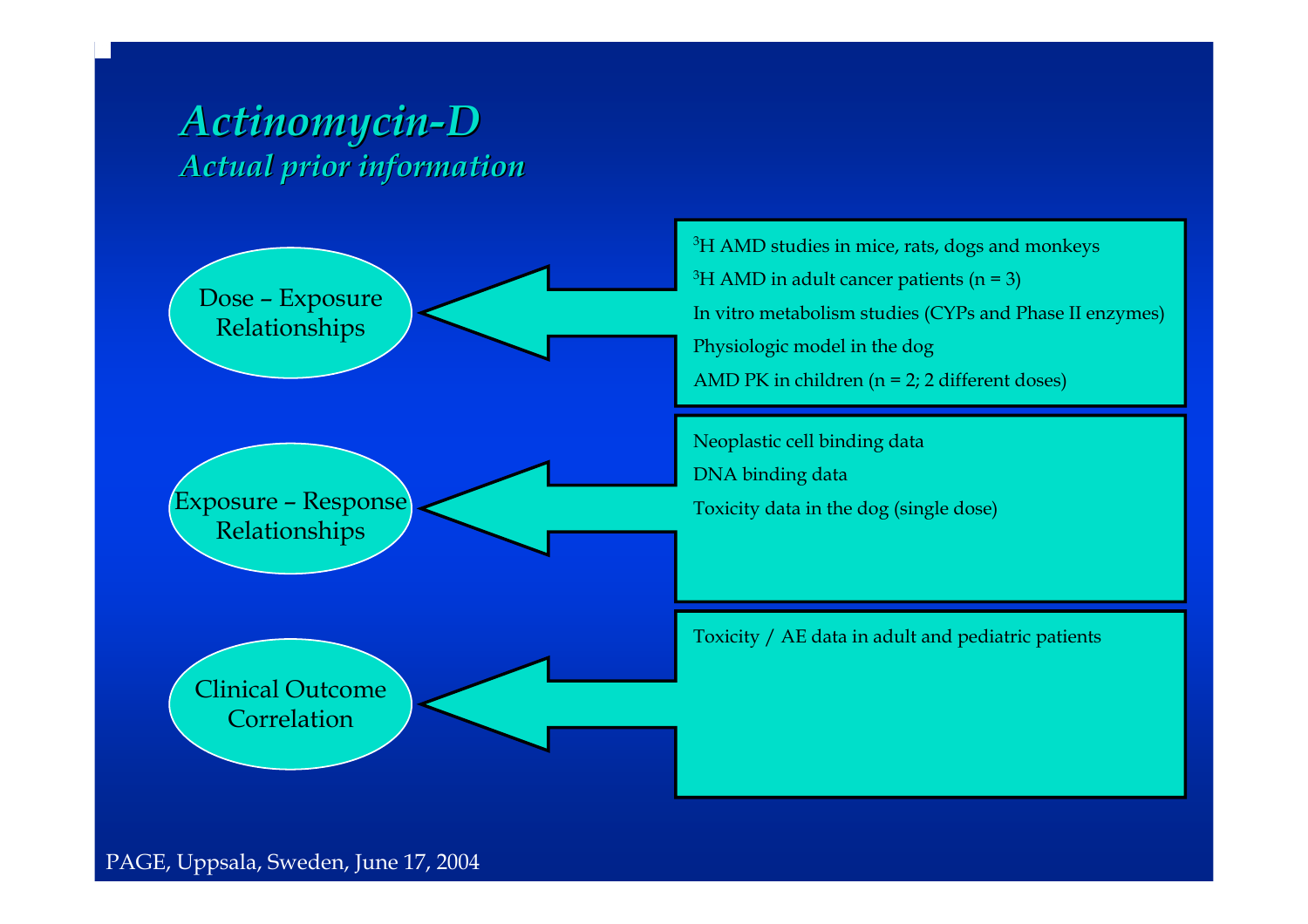#### *Actinomycin Actinomycin-D Prior Knowledge Prior Knowledge – adult PK data adult PK data*

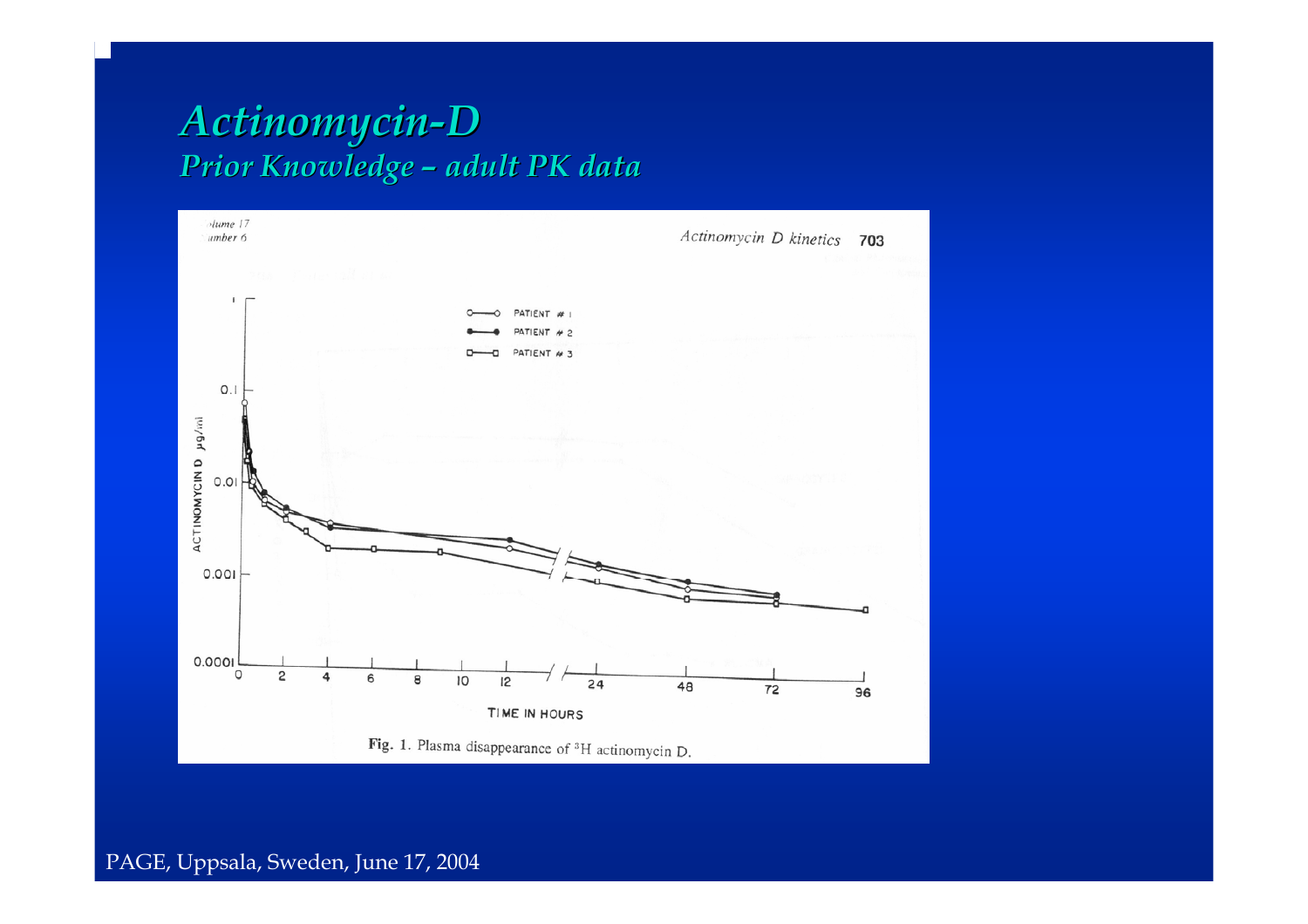#### *Actinomycin Actinomycin-D Prior Knowledge Prior Knowledge –adult cellular disposition data adult cellular disposition data*

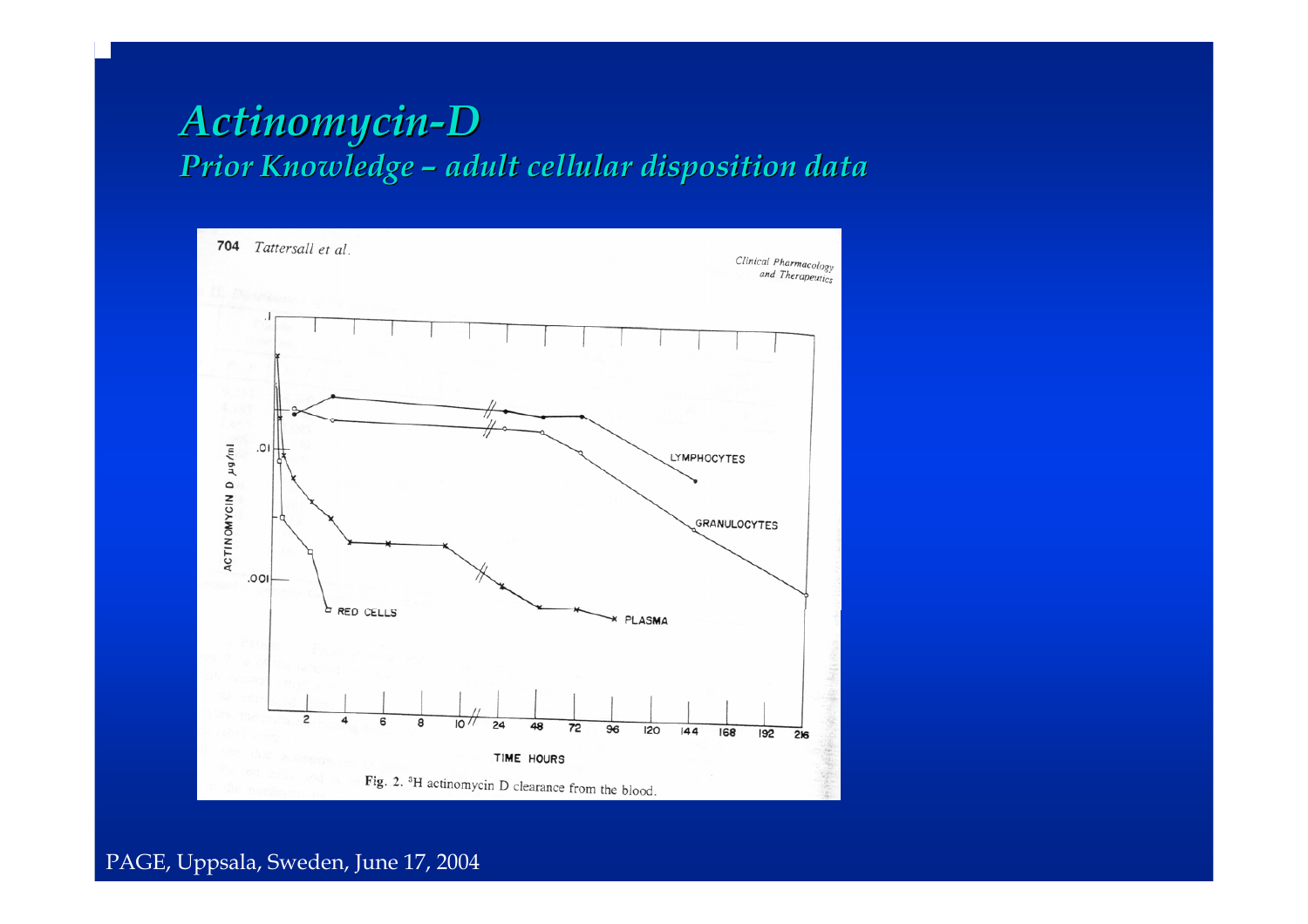#### *Actinomycin Actinomycin-D Prior Knowledge Prior Knowledge –tissue distribution and nuclear binding data tissue distribution and nuclear binding data*

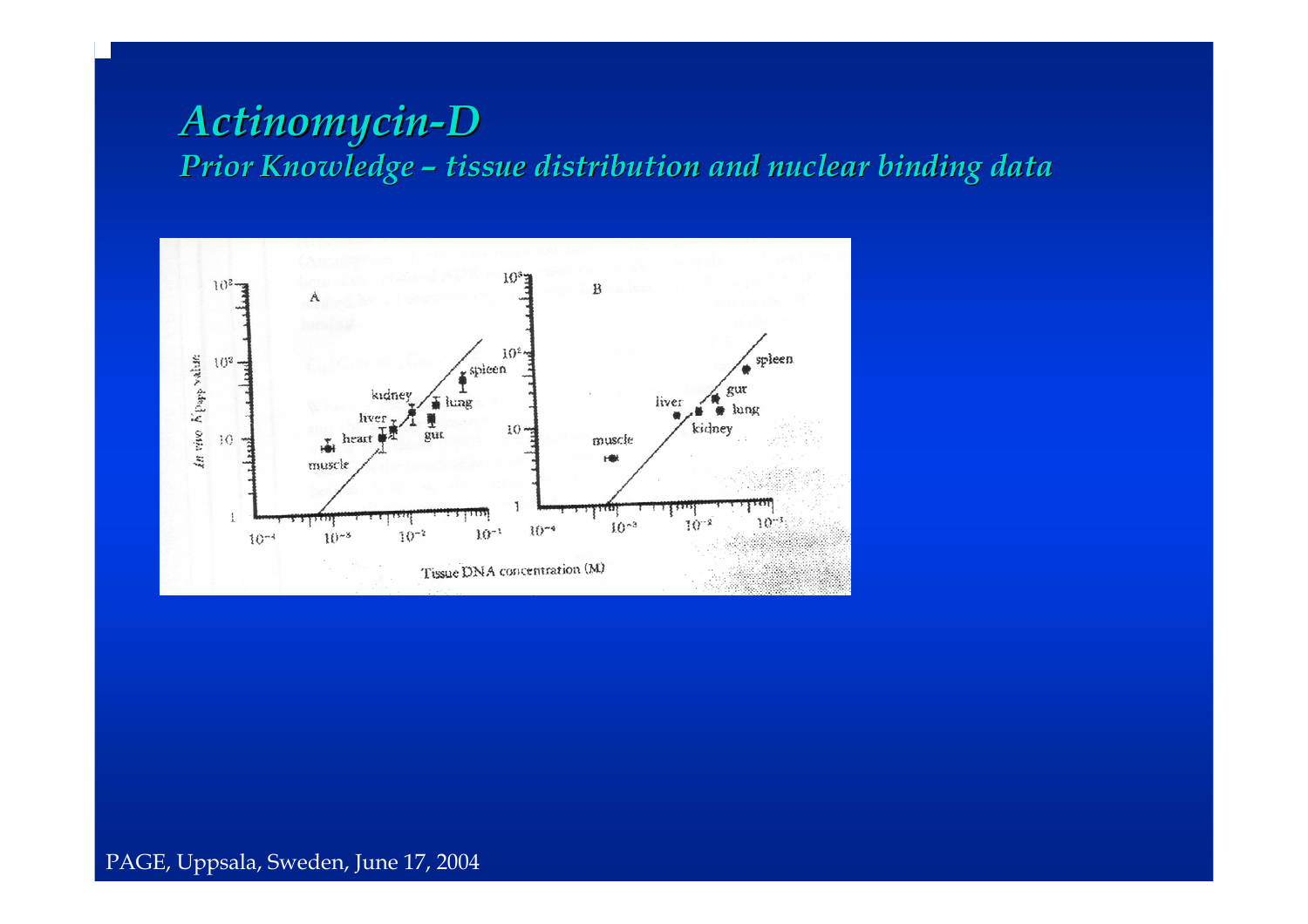#### *Actinomycin Actinomycin-D Prior Knowledge Prior Knowledge –PBPK data in the dog PBPK data in the dog*



- Beagle dog, flow-limited PBPK model (Lutz et. al., JPET 200(3): 469-478, 1977)
- Simulations validated against iv doses of 0.6 and 2.7 mg/m2 (app r oximately 0.03 and 0.135 mg/kg) based on systemic and tissue exposure of 3H-A M D
- Data (exposures) used to support the model collected at 3 hours and on d ays 1, 2, 3, 4 and 5
- Simple mass balance relationships for each tissue based on
	- •Accumulation = net perfusion clearance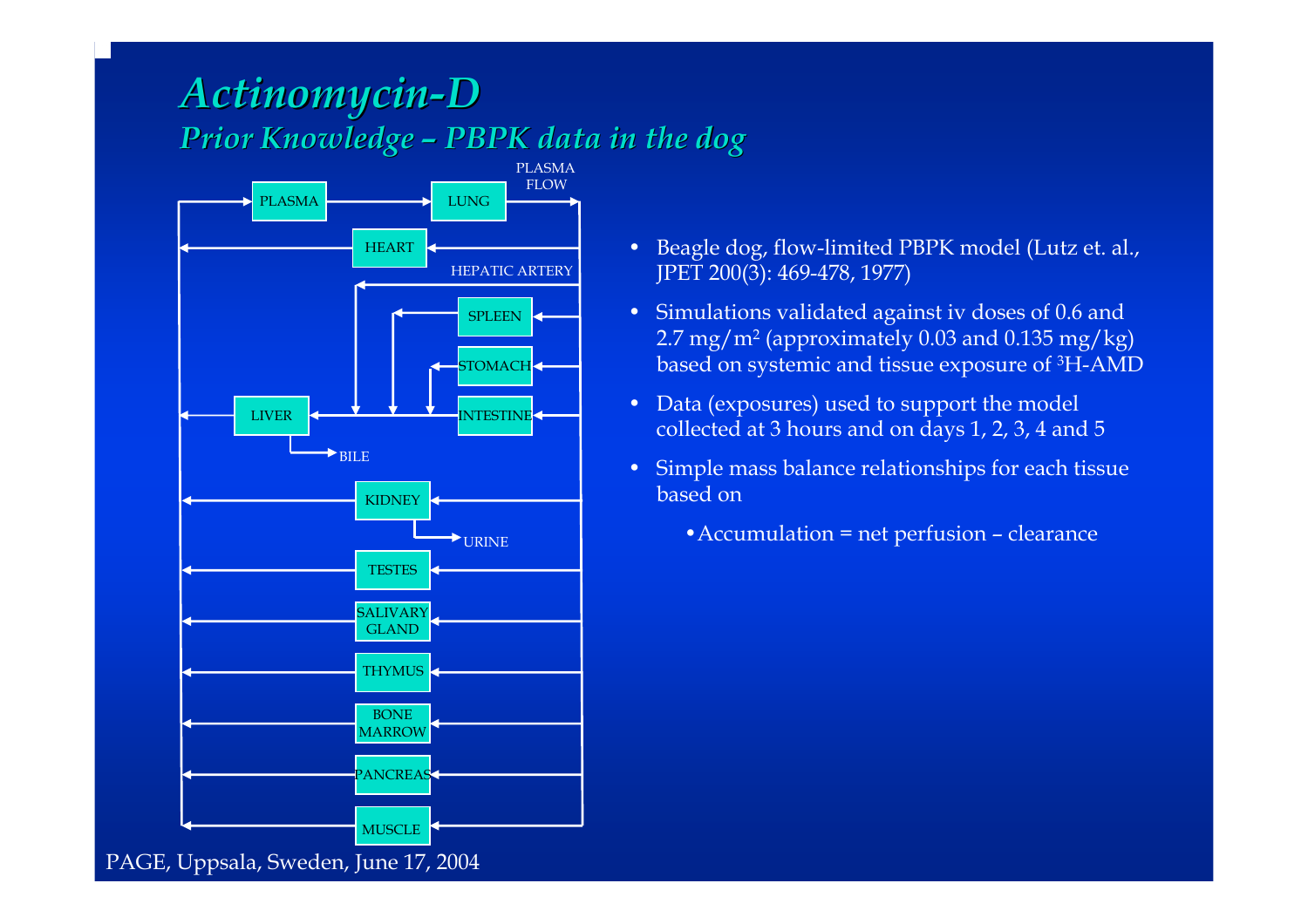#### *Actinomycin Actinomycin-D Prior Knowledge Prior Knowledge – PK data in the children PK data in the children*



- $\bullet$  Analytical paper (Veal et. al., 2004)
- •Data in 2 patients administered different doses of AMD
- • Age and BW not provided

Fig. 3. Plasma pharmacokinetics of actinomycin D following doses of  $0.75 \text{ mg/m}^2$  (patient 1) and  $1.5 \text{ mg/m}^2$  (patient 2).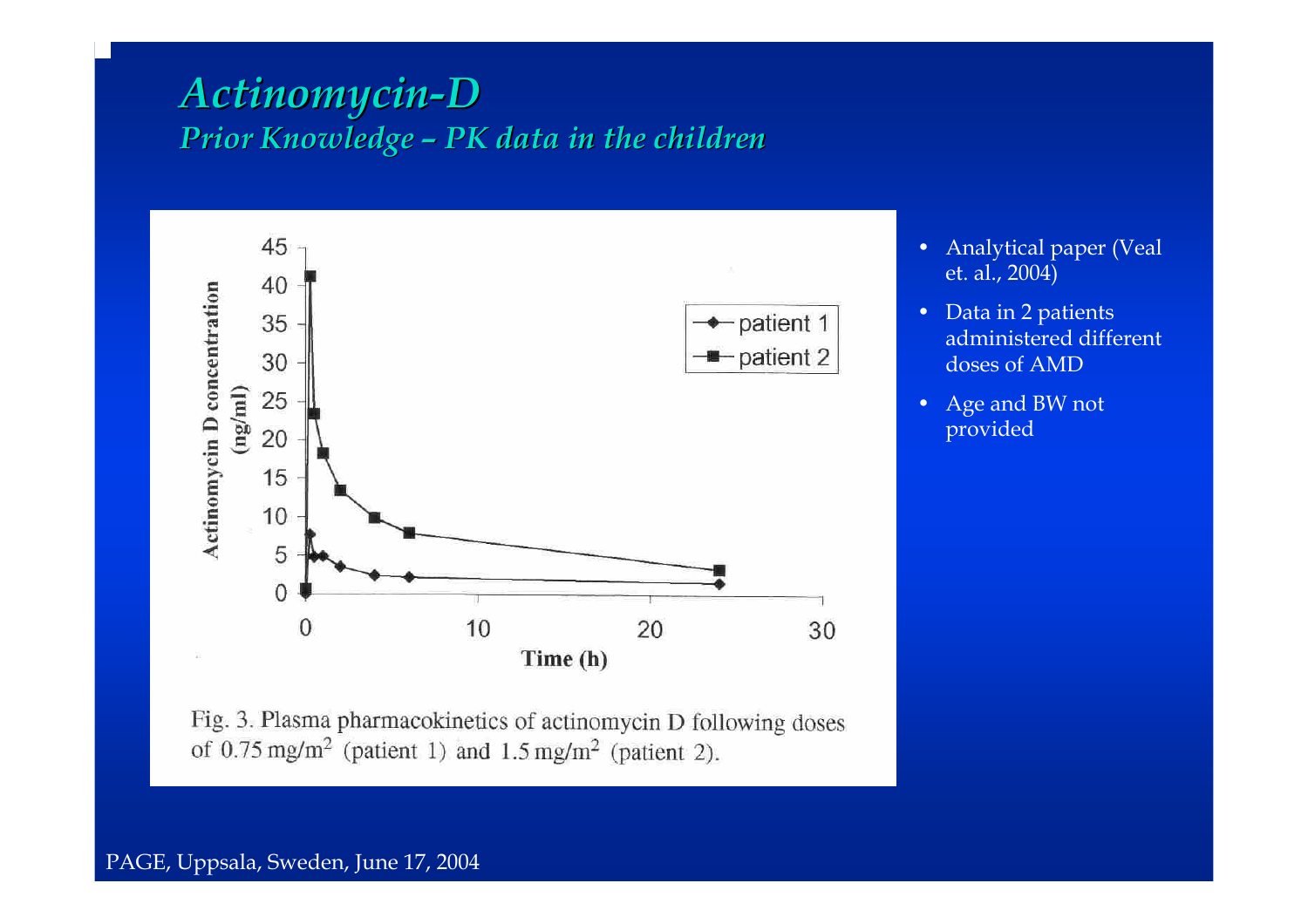### *Actinomycin Actinomycin-D I/O Model: Dose I/O Model: Dose-concentration prediction concentration prediction*

- Objective is to predict AMD exposure in pediatric populations
- Propose to build relationships to scale: Dog  $\rightarrow$ Human (adult) and adult $\rightarrow$ peds
- As there is no reasonable estimate of inter-subject variation, we propose to examine only the uncertainty about the prediction of mean exposure profiles
- Refine PBPK model with proper variance estimates from pilot PK studies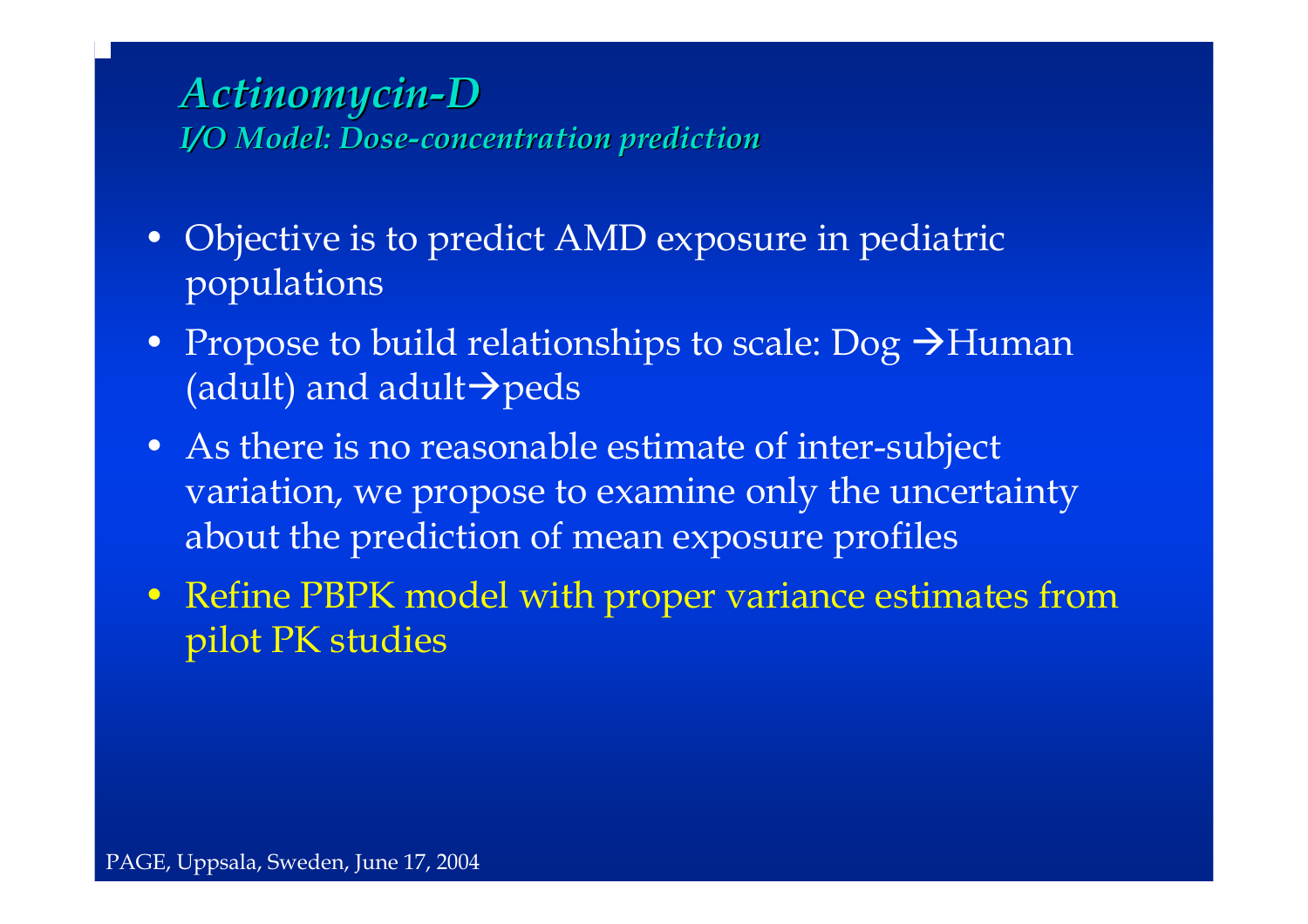### *Actinomycin Actinomycin-D PD Model: Exposure PD Model: Exposure-response prediction response prediction*

- The pediatric PBPK model will then be used to correlate systemic and target organ exposure with observed toxicity profiles (adult and pediatric clinical trials)
- Create transduction model which predicts intracellular time course and actions (utilize DNA binding, cellular partitioning and cytotoxicity data
- Generate *in vitro* cell kill data with commonly prescribed co-administered agents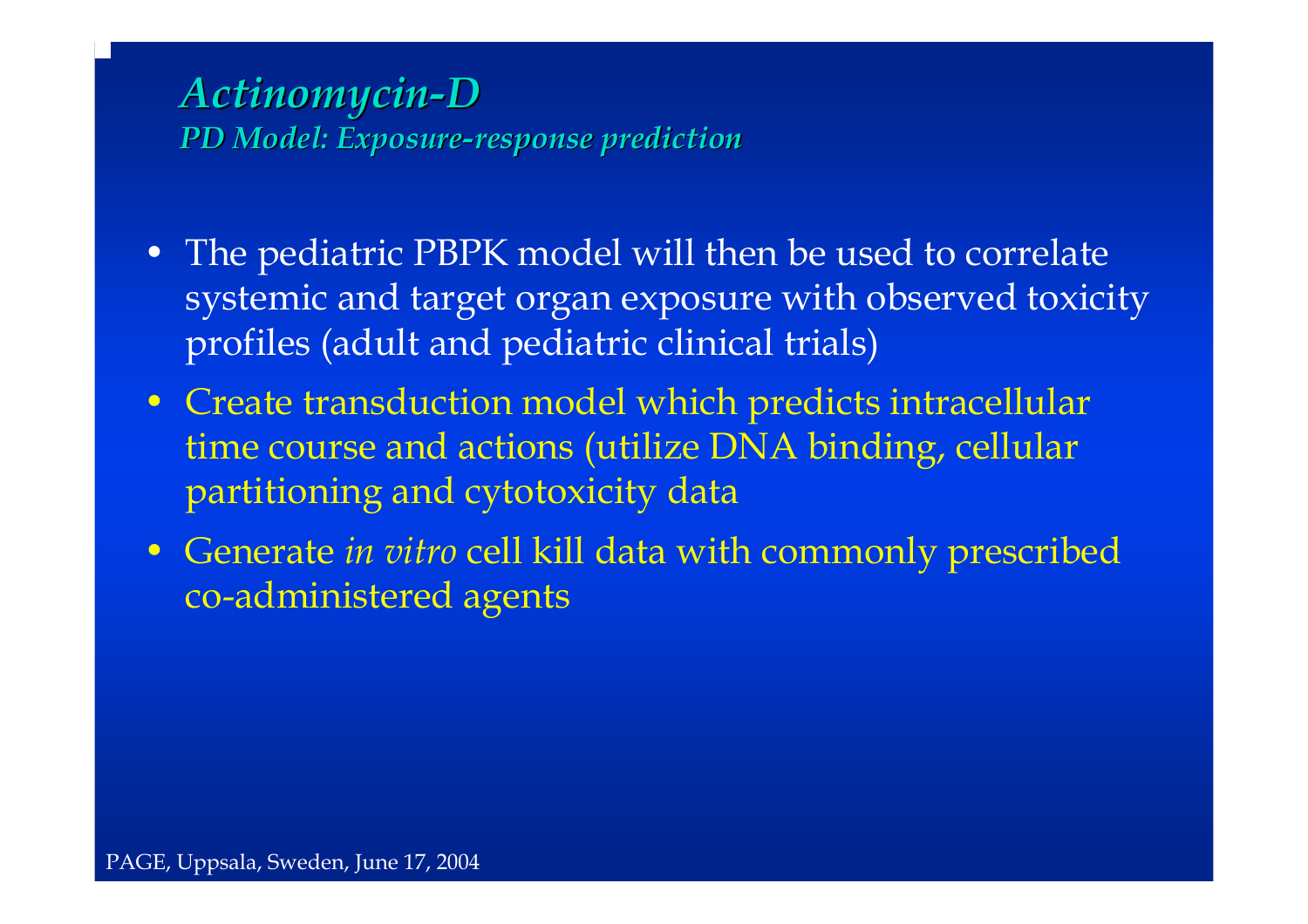### *Actinomycin Actinomycin-D Outcomes Model: Trial Outcome prediction Outcomes Model: Trial Outcome prediction*

- Create mean response profile (AE, toxicity) from published studies in which AMD was administered – summary data
- Assemble individual response data from Children's Oncology Group (COG) – individual data
- Examine correlation of adverse effect / tox profile with AMD dose
	- •Construct outcome expressions (i.e., logistic model)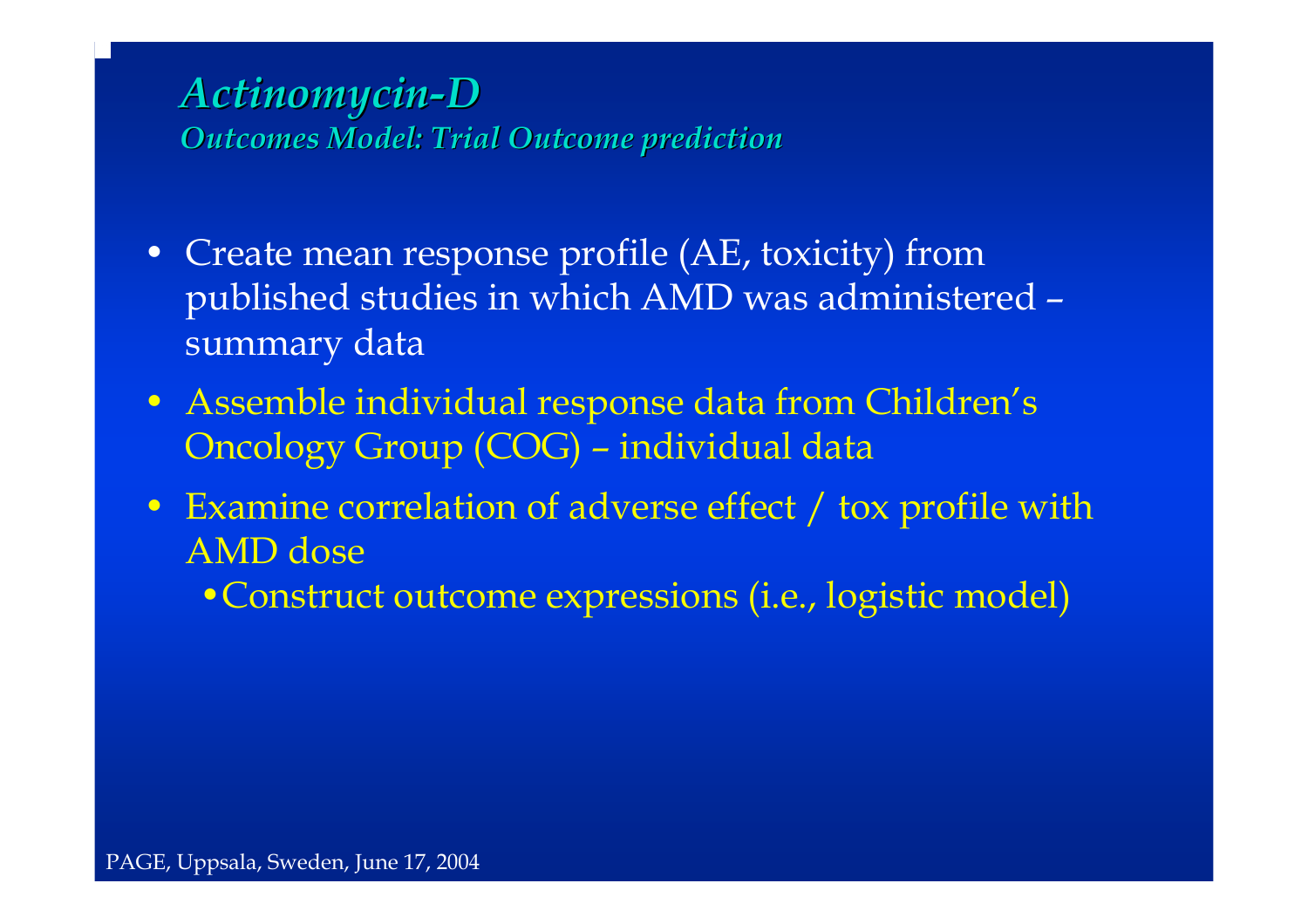#### *Actinomycin Actinomycin-D Prior Knowledge Prior Knowledge – PBPK Reduced Model PBPK Reduced Model*



#### **Criteria for model reduction**

- High DNA concentration
- High blood flow
- Organs potentially correlated with toxicity

#### **Methods**

- NONMEM v5, Level 1.1
- ADVAN 8 with 8 DEs defined
- 100 Subproblems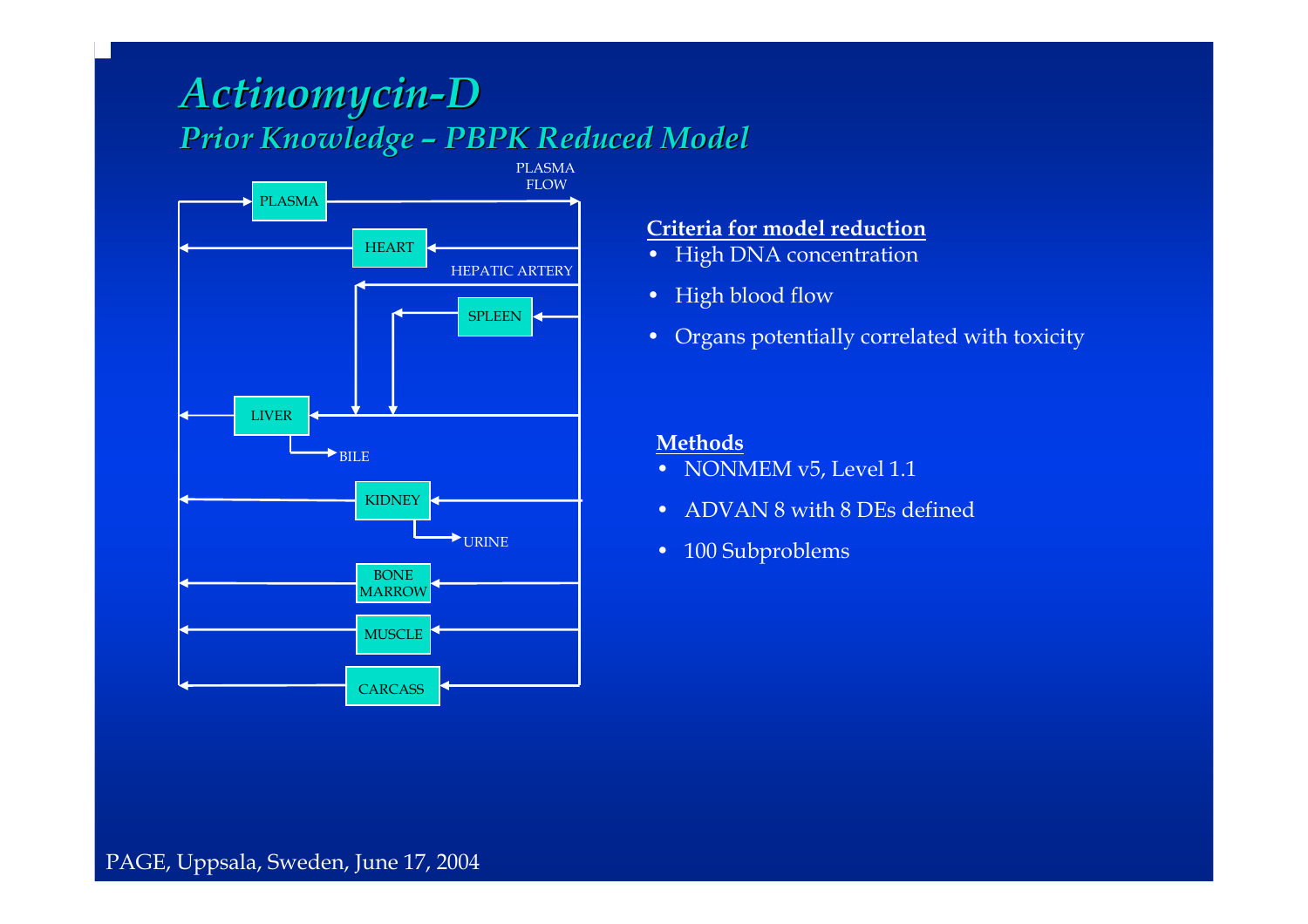### *Parameter Derivation Parameter Derivation*

◆ Dog flows and volumes, clearances

- Lutz et al. *Model for the kinetics of distribution of actinomycin-D in the beagle dog*. JPET, 1977; 200(3): 469-478
- Human flows and volumes, dog variability
	- Brown et al. *Physiological parameter val ues for physioligically based pharmacokinetic models*. Toxicology and Industrial Health. 1997; 13(4):407-484
- ◆ Human clearance values (approx 1/3 biliary, 2/3 renal)<br>derived from modeled data derived from modeled data
	- Tattersall et al. *Pharmacokinetics of actinomycin-D in patients with malignant melanoma.* Clin Pharm malignant melanoma. Clin Pharm Ther. 1975; 17(6):701-708
- Carcass R and CV calculated as mean values of all other organs
- CV for partition coefficients and organs without values were assumed to be 0.20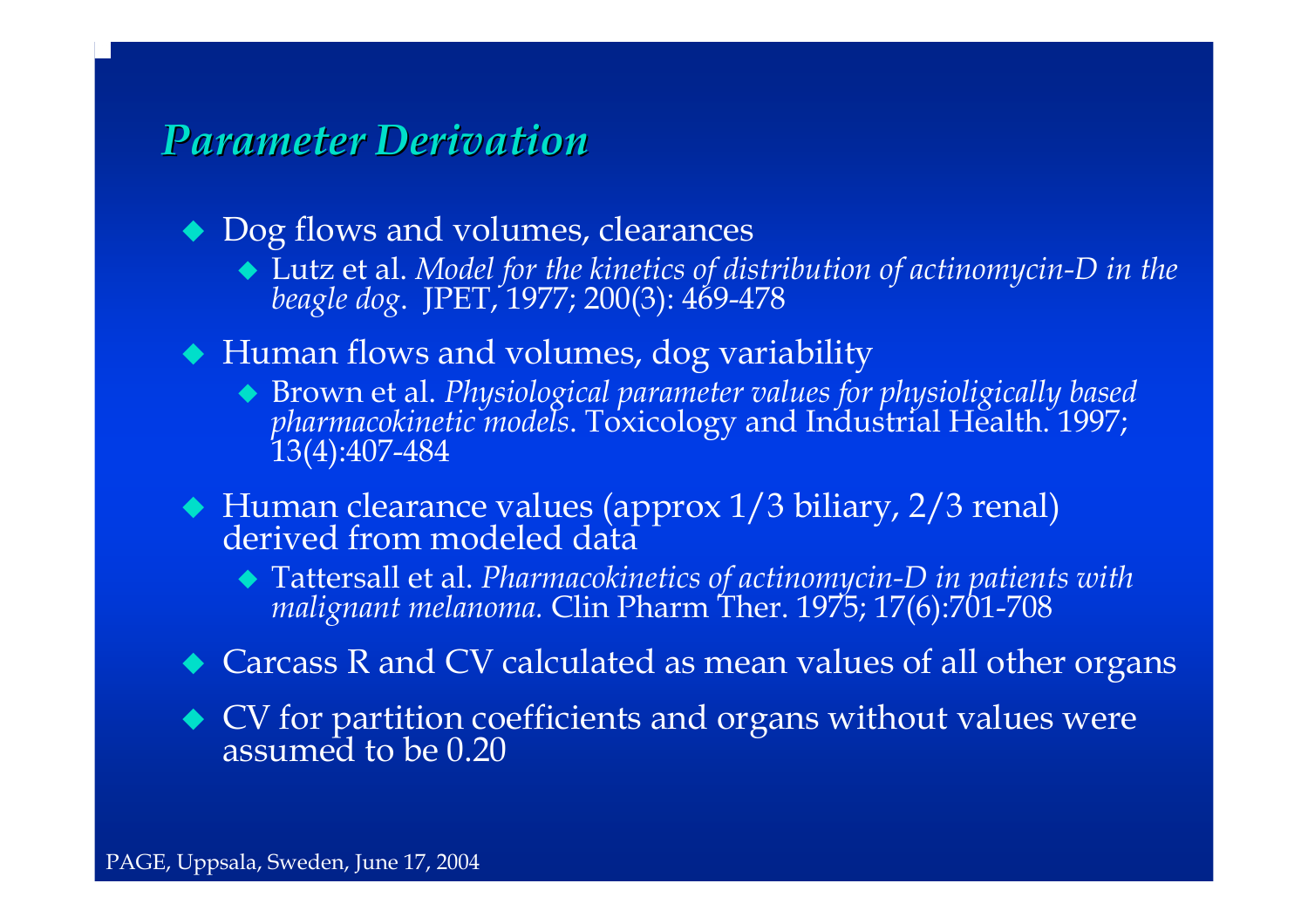*Parameter Derivation Parameter Derivation*

◆ Clearance in dog ◆ Biliary – 774 mL/h ◆ Renal – 936 mL/h • Clearance in humans ◆ Biliary – 1362 mL/h Renal – 3729 mL/h Parameters in children allometrically scaled from adult parameters

 $CL=a*WT^0.75$   $V=c*WT^1$   $Q=b*WT^0.75$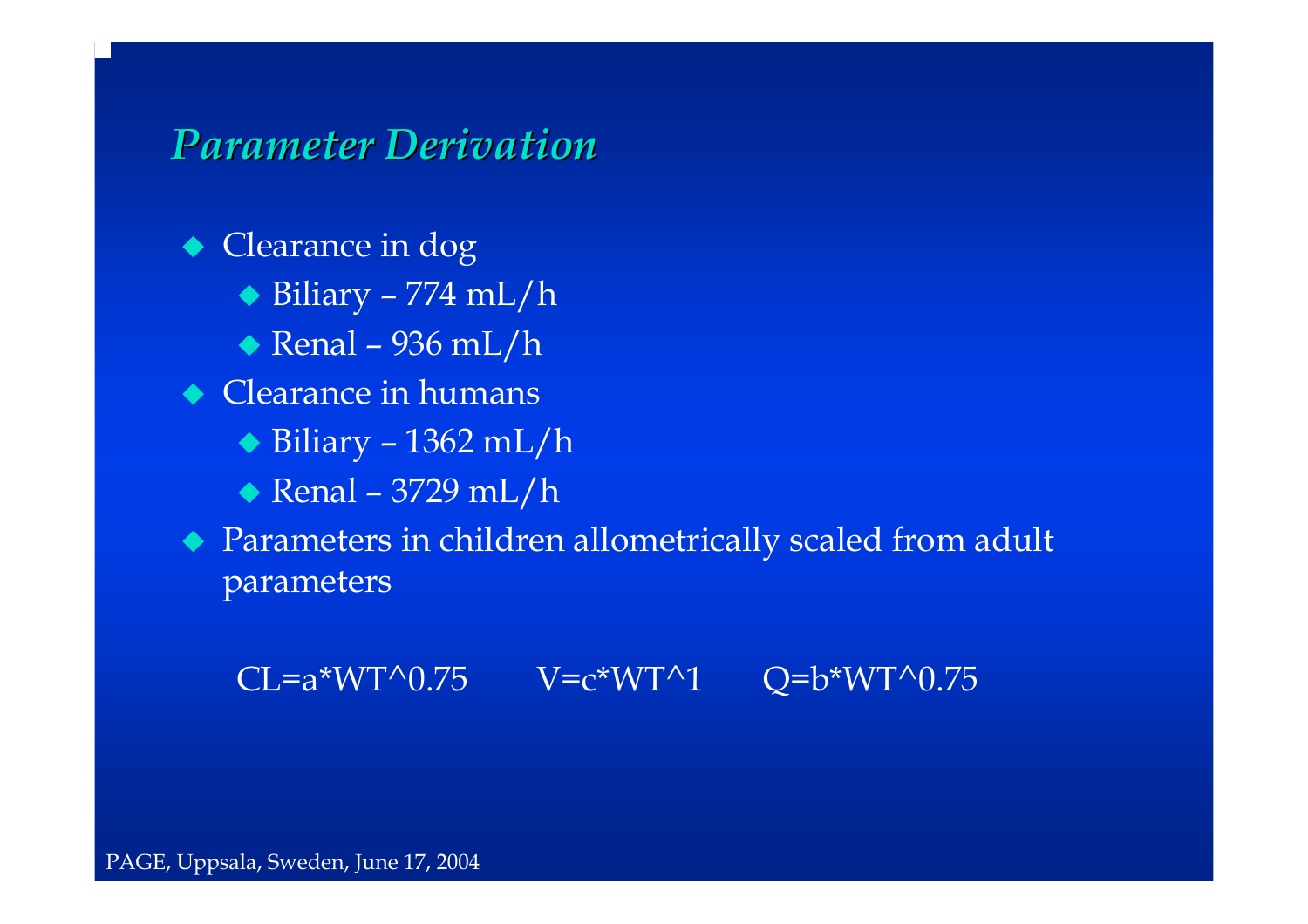# *Model Parameters Model Parameters*

|                     | R        | Dog         |             |              | <b>Adult Human</b> |  |  |
|---------------------|----------|-------------|-------------|--------------|--------------------|--|--|
|                     |          | $Q$ (mL/h)  | V (mL)      | $Q$ (mL/h)   | V (mL)             |  |  |
| Plasma <sup>a</sup> |          | 30730       | 500(0.2)    | 340200       | 3400 (0.12)        |  |  |
| Liver               | 30(0.2)  | 3600 (0.14) | 480 (0.07)  | 78000 (0.16) | 1500 (0.16)        |  |  |
| Kidney              | 45 (0.2) | 5400 (0.09) | 60 (0.13)   | 66000 (0.21) | 300 (0.21)         |  |  |
| <b>Marrow</b>       | 20(0.2)  | 1200(0.2)   | 120(0.2)    | 27000 (0.16) | 1500 (0.16)        |  |  |
| <b>Muscle</b>       | 8(0.2)   | 8280 (0.18) | 5530 (0.18) | 54600 (0.17) | 30000 (0.17)       |  |  |
| <b>Heart</b>        | 11(0.2)  | 3600 (0.07) | 120 (0.08)  | 15600 (0.14) | 350 (0.14)         |  |  |
| Spleen              | 55(0.2)  | 810(0.2)    | 36 (0.07)   | 12600 (0.16) | 210(0.16)          |  |  |
| Carcass             | 25(0.2)  | 7840 (0.12) | 5190 (0.14) | 86400 (0.16) | 42740 (0.16)       |  |  |

$$
{}^{a}Q_{p} = Q_{li} + Q_{ki} + Q_{mr} + Q_{mu} + Q_{h} + Q_{sp} + Q_{c}
$$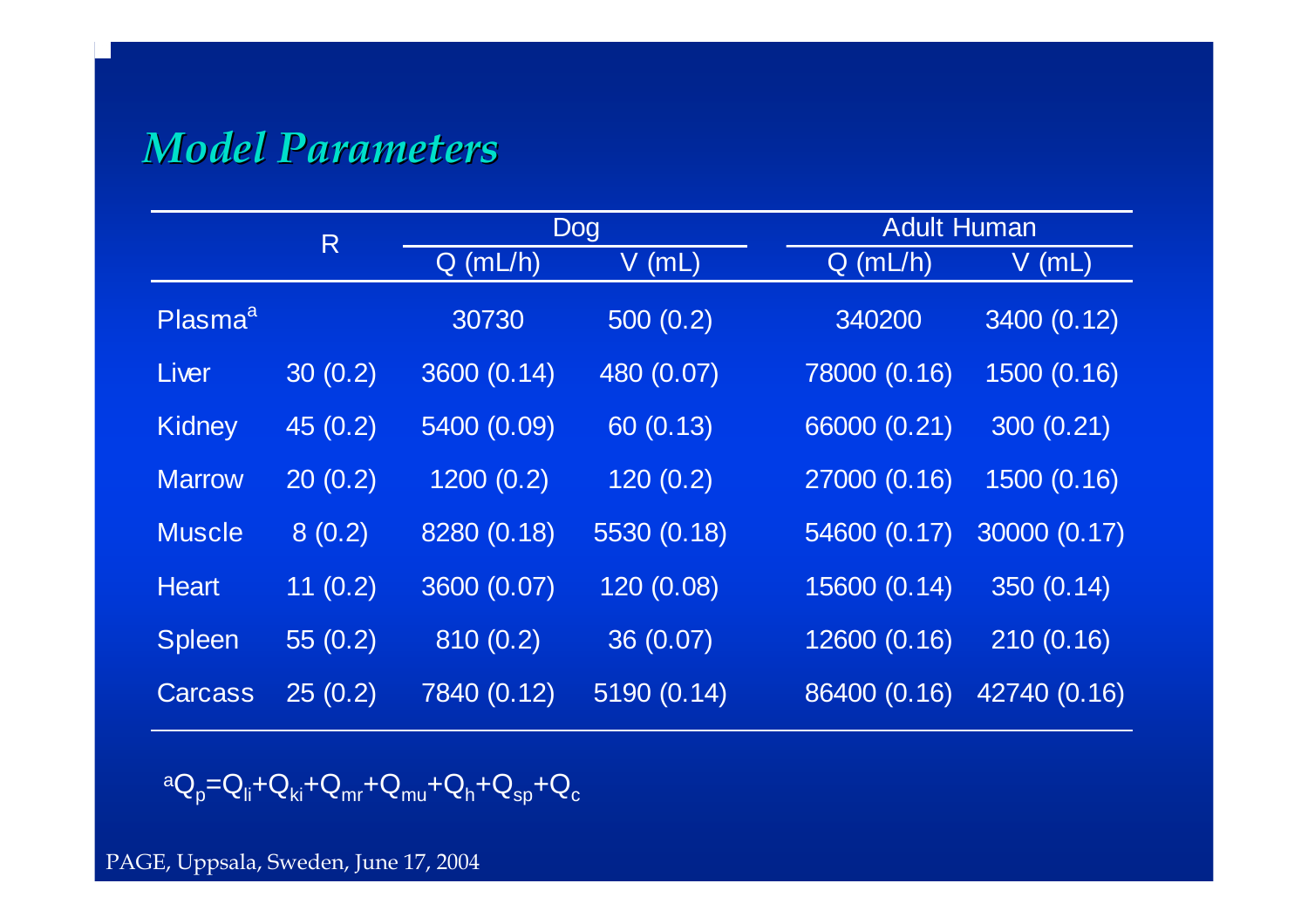#### *Interspecies Exposure Comparison Interspecies Exposure Comparison Mean Profiles Mean Profiles*



 $\boxtimes$  Good agreement with Lutz et. al. All tissue exposures

 $\boxtimes$  Good agreement with Tattersall et. al. Human plasma exposure comparable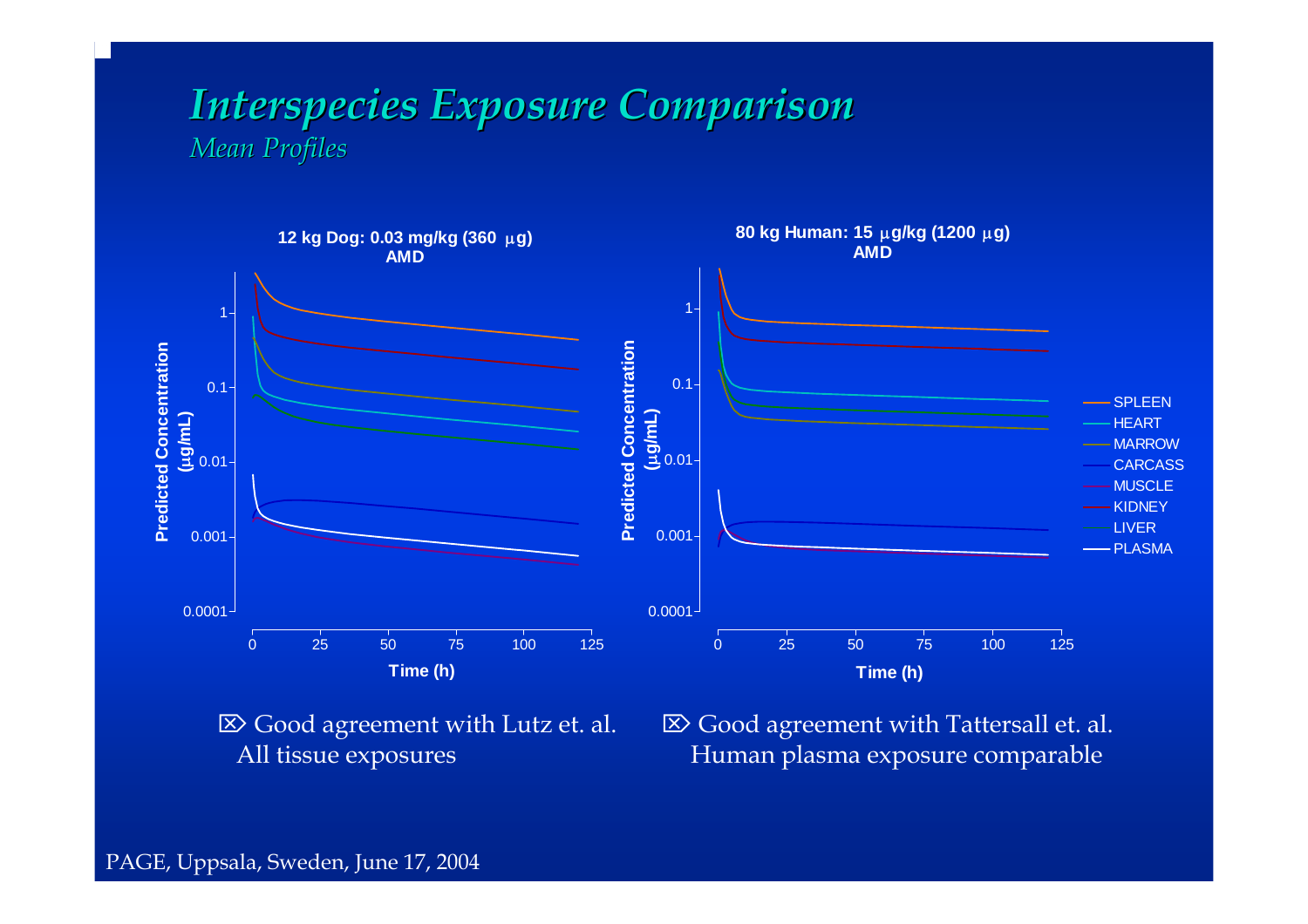## *Simulated Pediatric Exposure Results Simulated Pediatric Exposure Results Mean Response (uncertainty on mean only)*

Pediatric Exposure Profiles following 1.5 mg/m<sup>2</sup> AMD

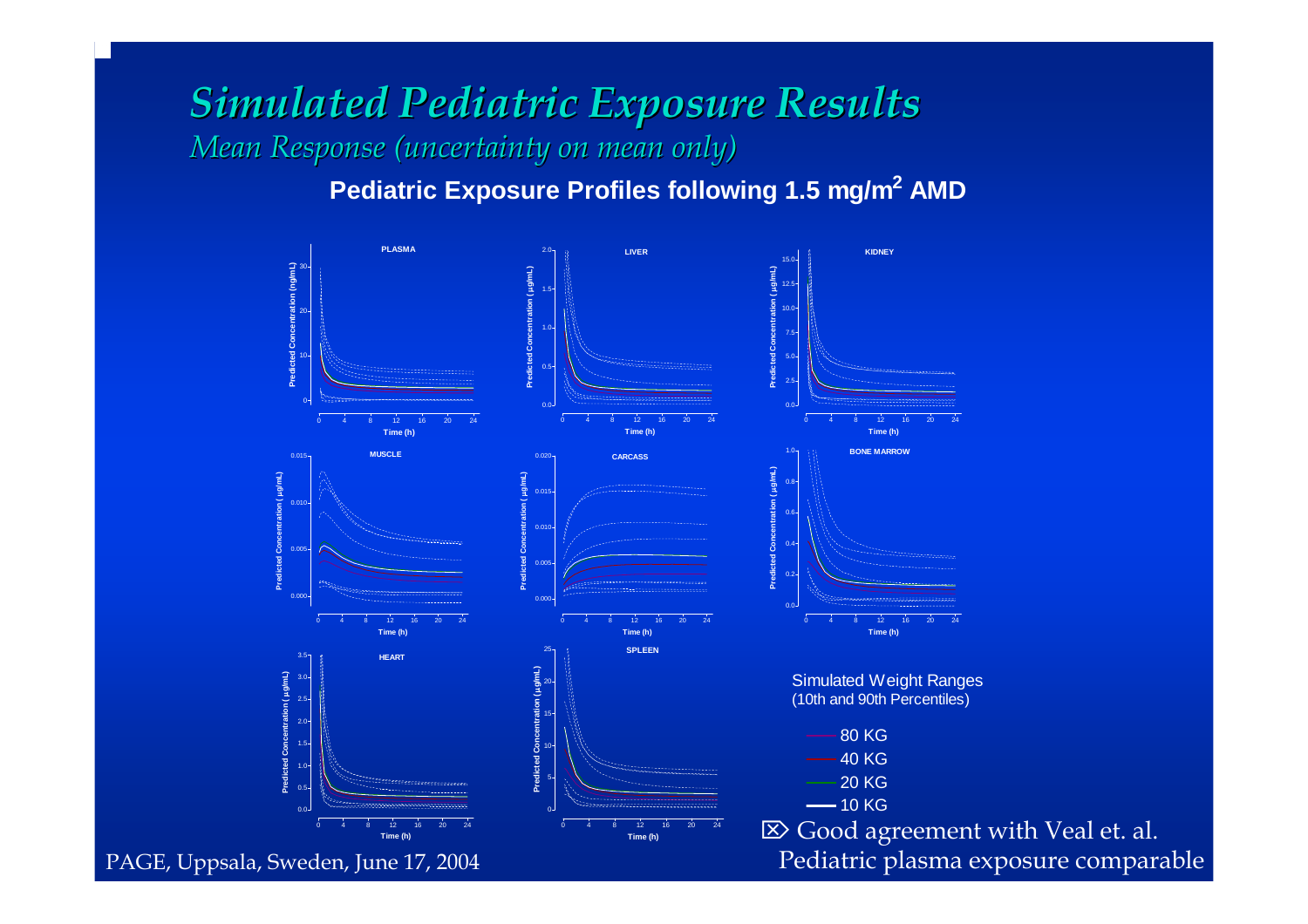#### *Clinical Outcomes Clinical OutcomesCapturing Response from Pooled Literature Data Capturing Response from Pooled Literature Data*

AE/toxicity data pooled from 17 trials with AMD

- ◆ Patient population (cancer type); Wilms tumor, Ewing's disease rhabdomyosarcoma, malignant melanoma, breast, trophoblastic disease, endometrial carcinoma and various mixed cancers
- $\blacktriangleright$  Total N = 1289 patients
- Response data coded by event type, dose range, severity and frequency of occurrence (within study)
	- ◆ 3 Dose Ranges: 0 0.45, 0.46 1.35, 1.36 2.5 mg/m<sup>2</sup>
	- AMD-associated Events: platelet count, hemoglobin and WBC decline, myelosupression, mucositis, nausea/vomiting, LFT elevation, and rash
	- ◆ Severity Grades: I IV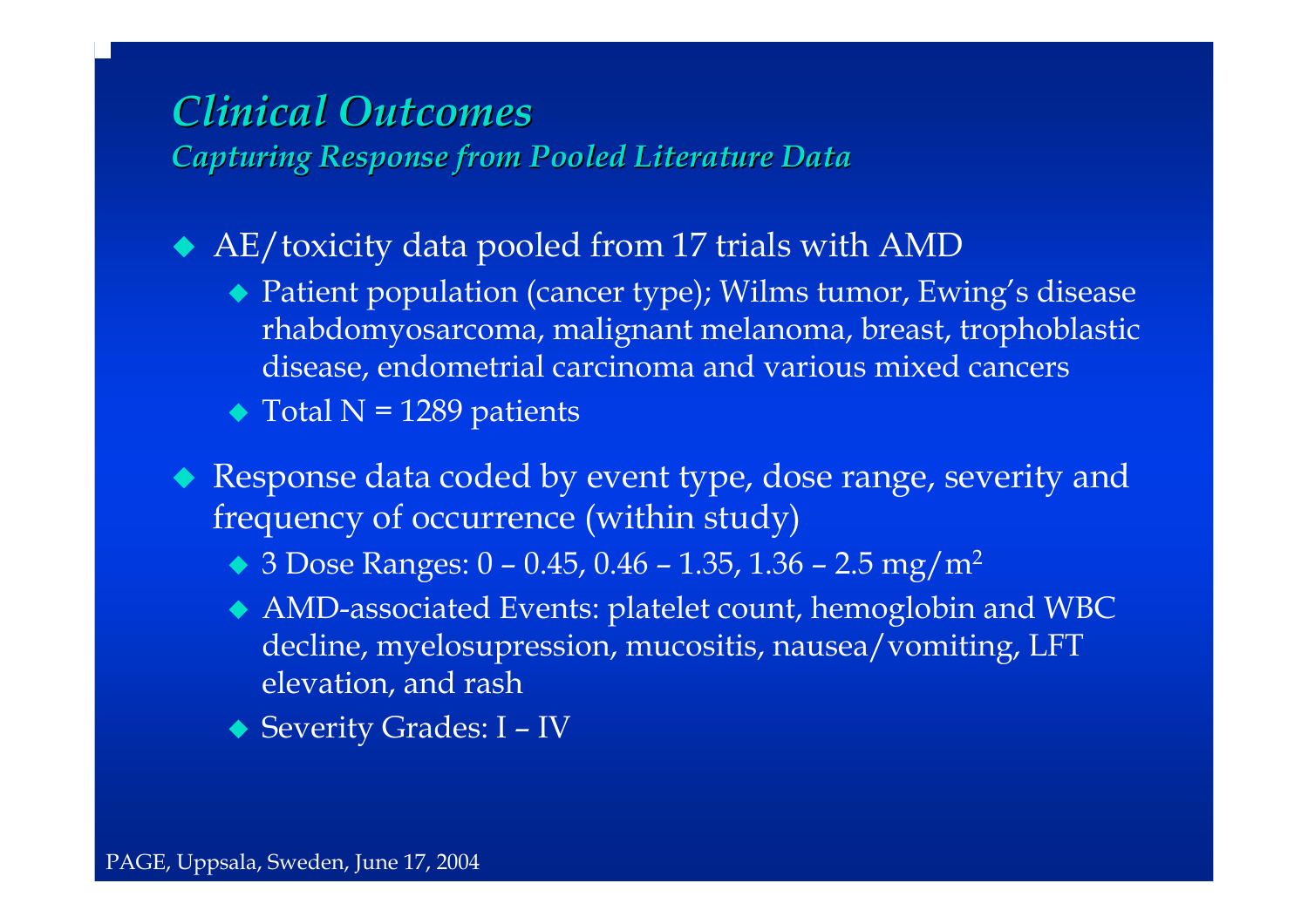# *Clinical Outcomes Clinical Outcomes*

#### *Capturing Response from Pooled Literature Data Capturing Response from Pooled Literature Data example example*

| <b>Dose Range</b><br>(mg/m <sup>2</sup> ) | <b>Event</b>                     | <b>Severity</b> | Occurrence (n)  | Tot_N | Occurrence (%) |
|-------------------------------------------|----------------------------------|-----------------|-----------------|-------|----------------|
| $0 - 0.45$                                | Dec_Hgb                          | Gradel/II       | 20              | 36    | 55.6           |
|                                           |                                  |                 |                 |       |                |
|                                           |                                  | Gradelll/IV     | 78              | 267   | 29.2           |
|                                           | Dec_WBC                          | Gradel/II       | 10 <sub>1</sub> | 36    | 27.8           |
|                                           |                                  |                 |                 |       |                |
|                                           |                                  | Gradelll/IV     | $\overline{7}$  | 50    | 14.0           |
|                                           | Dec_Plts                         | Gradel/II       | $\overline{7}$  | 36    | 19.4           |
|                                           |                                  |                 |                 |       |                |
|                                           |                                  | GradelII/IV     | 219             | 281   | 77.9           |
|                                           | <b>Myelosupression Undefined</b> | Gradel/II       | 84              | 231   | 36.4           |
|                                           |                                  |                 |                 |       |                |
|                                           |                                  | GradelII/IV     | 84              | 231   | 36.4           |
|                                           | <b>Mucositis</b>                 | All             | 255             | 772   | 33.0           |
|                                           | Nausea/Vomiting                  | All             | 106             | 297   | 35.7           |
|                                           | Inc_LFTs                         | Gradel/II       | 30              | 576   | 5.2            |
|                                           |                                  |                 |                 |       |                |
|                                           |                                  | Gradelll/IV     | 78              | 862   | 9.0            |
|                                           | Rash                             | All             | NA              | NA    | NA             |
|                                           |                                  |                 |                 |       |                |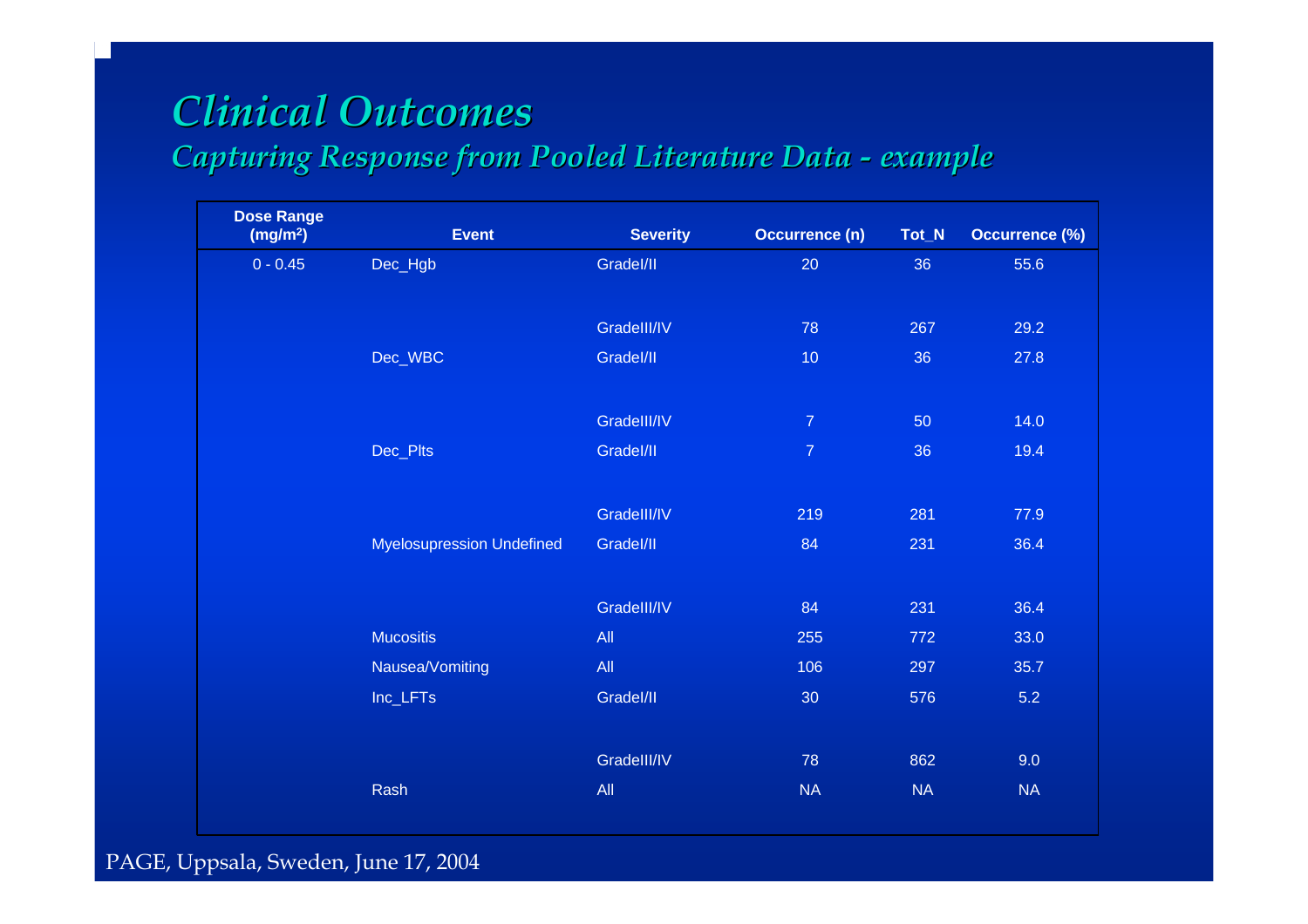# *Ongoing and Future Efforts Ongoing and Future Efforts*

Metabolism Studies (ongoing)

- Liver microsomes: CYP and phase II enzyme evaluation
- Preliminary results suggest minimal CYP involvement
- Protein binding (ongoing)
	- Adult and pediatric evaluation
- ◆ Preliminary (pilot) PK trial in children (n = 8) ongoing
	- ◆ Performance of new analytical method (LC/MS-MS) which detects AMD and vincristine from single injection
	- First estimate of inter-subject variation in PK parameters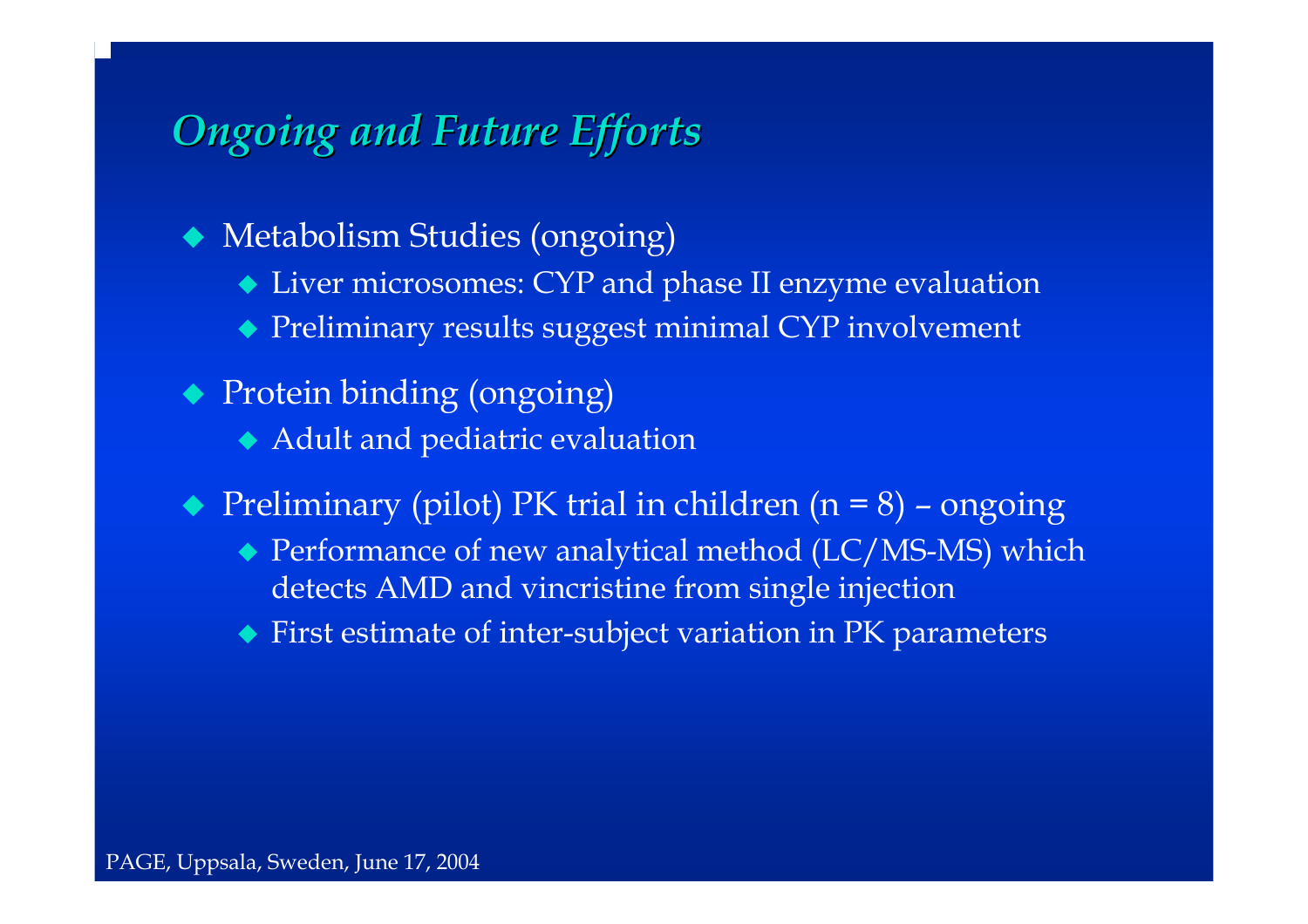# *Ongoing and Future Efforts Ongoing and Future Efforts*

- ◆ Design of pop-PK study to define dosing rule (n = 100 150)
	- Collaboration with NCI and possibly UK group
	- As sparse pediatric data are collected, population PK parameters will be estimated using a hierarchical Bayesian model given diffuse priors for those parameters that are well defined by the new data and informative, literature-based priors where necessary to support the model.
- ◆ Creation of Transduction Model for AMD intracelluar dynamics – mechanistic PK/PD model
	- Incorporate DNA binding and cellular partitioning
	- Mine clinical data (COG) to explore correlation with blood chemistry and hematologic toxicities (No PK in this DB)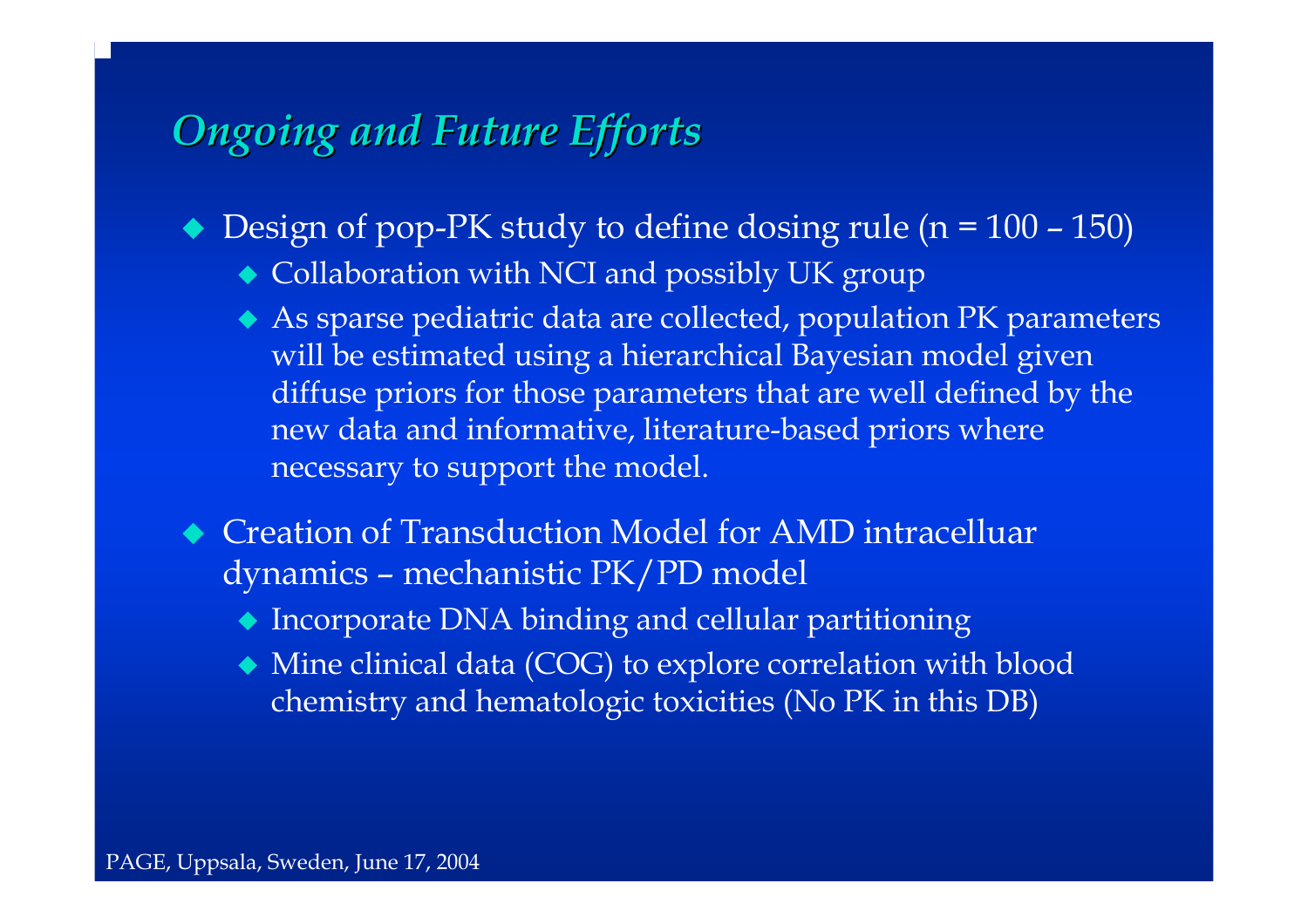# *Ongoing and Future Efforts Ongoing and Future Efforts*

 Creation of Clinical Response Model for therapeutic window Literature response rates, AE profile Qualify literature response by COG data: stochastic model

◆ Create Clinical Trial Simulation Model from I/O (PK), PD and Clinical Response expressions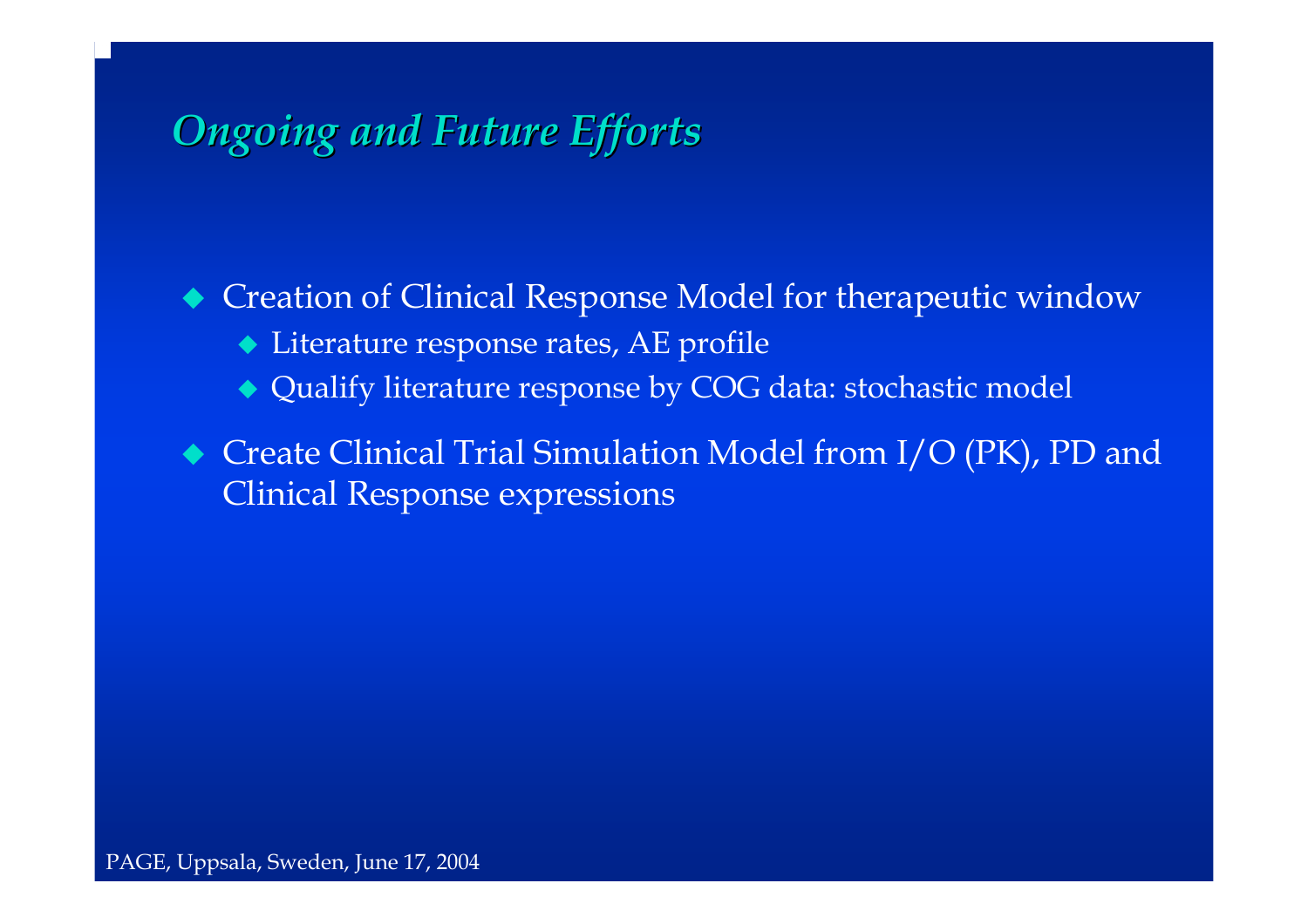# *Valuation of Priors Valuation of Priors*



PAGE, Uppsala, Sweden, June 17, 2004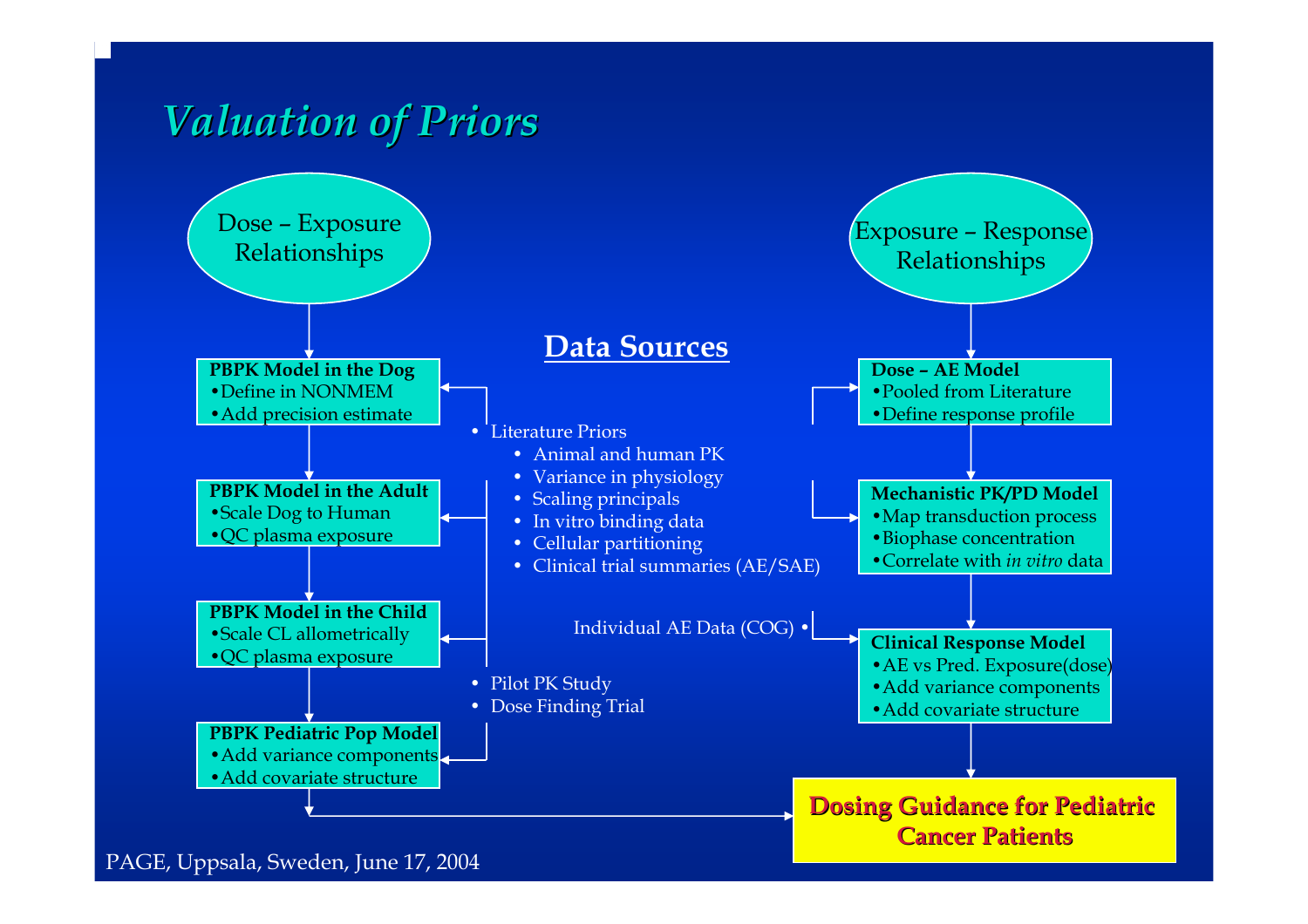## *Valuation of Priors Valuation of Priors Bayesian Model Hierarchy Bayesian Model Hierarchy*



**\* A Wishart distribution is analogous to a Gamma distribution in the multivariate case.**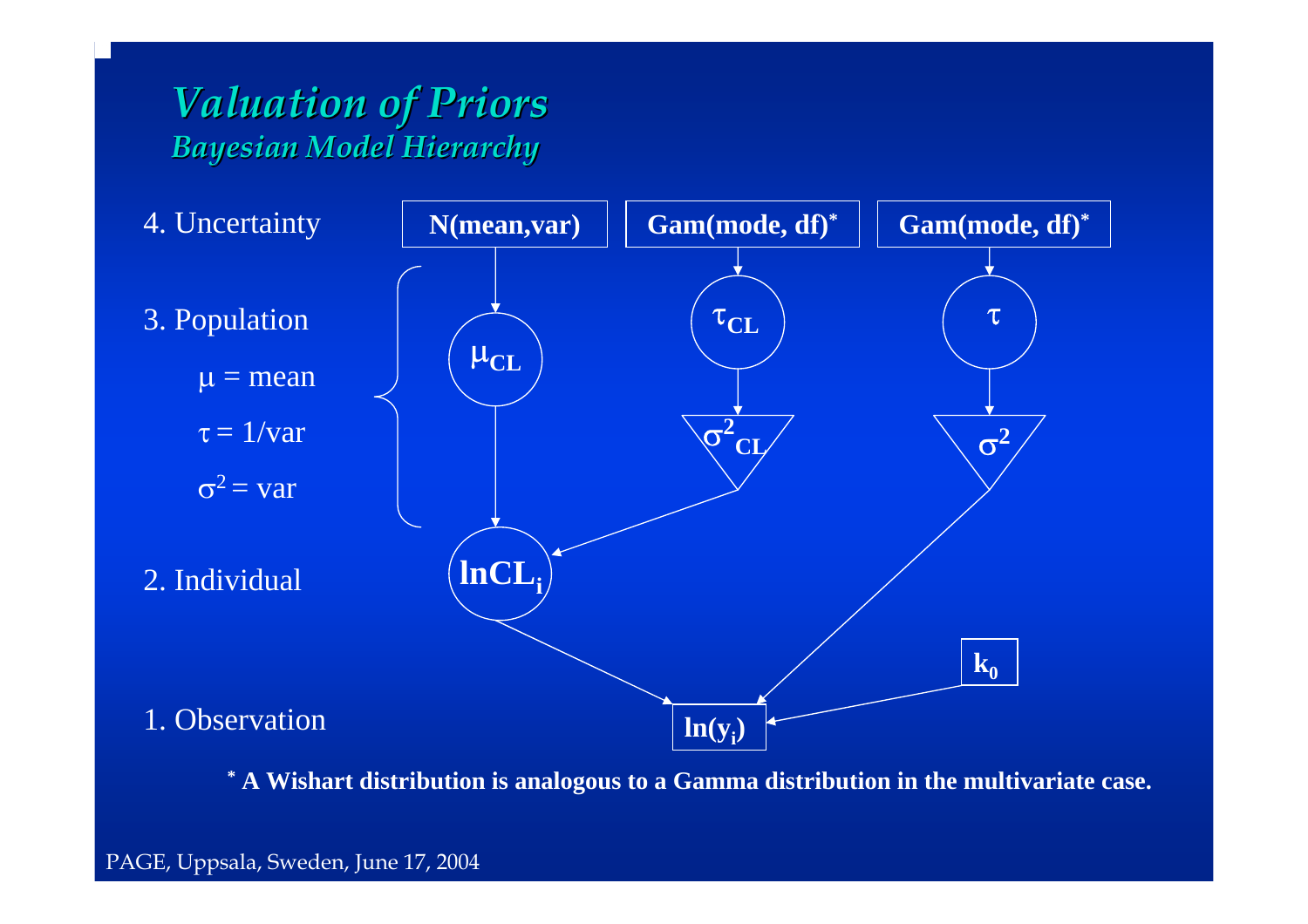## *Conclusions Conclusions*

- $\blacklozenge$  Despite the limited available "priors" for modeling Actinomycin-D exposure → response → outcomes, a model for mean exposure in pediatric patients has been created based on allometric scaling of physiologic-based PK originally defined in the dog.
- The PBPK model evolution included QC checks against sparse adult and pediatric systemic exposure (poor man's PPC) – both were acceptable.
- $\blacklozenge$  Ongoing and future efforts of the CTS model incorporate mechanistic PK/PD and multivariate (ordinal) AE response modeling.
	- In both cases, variance estimates will eventually be added based on prospective clinical investigation.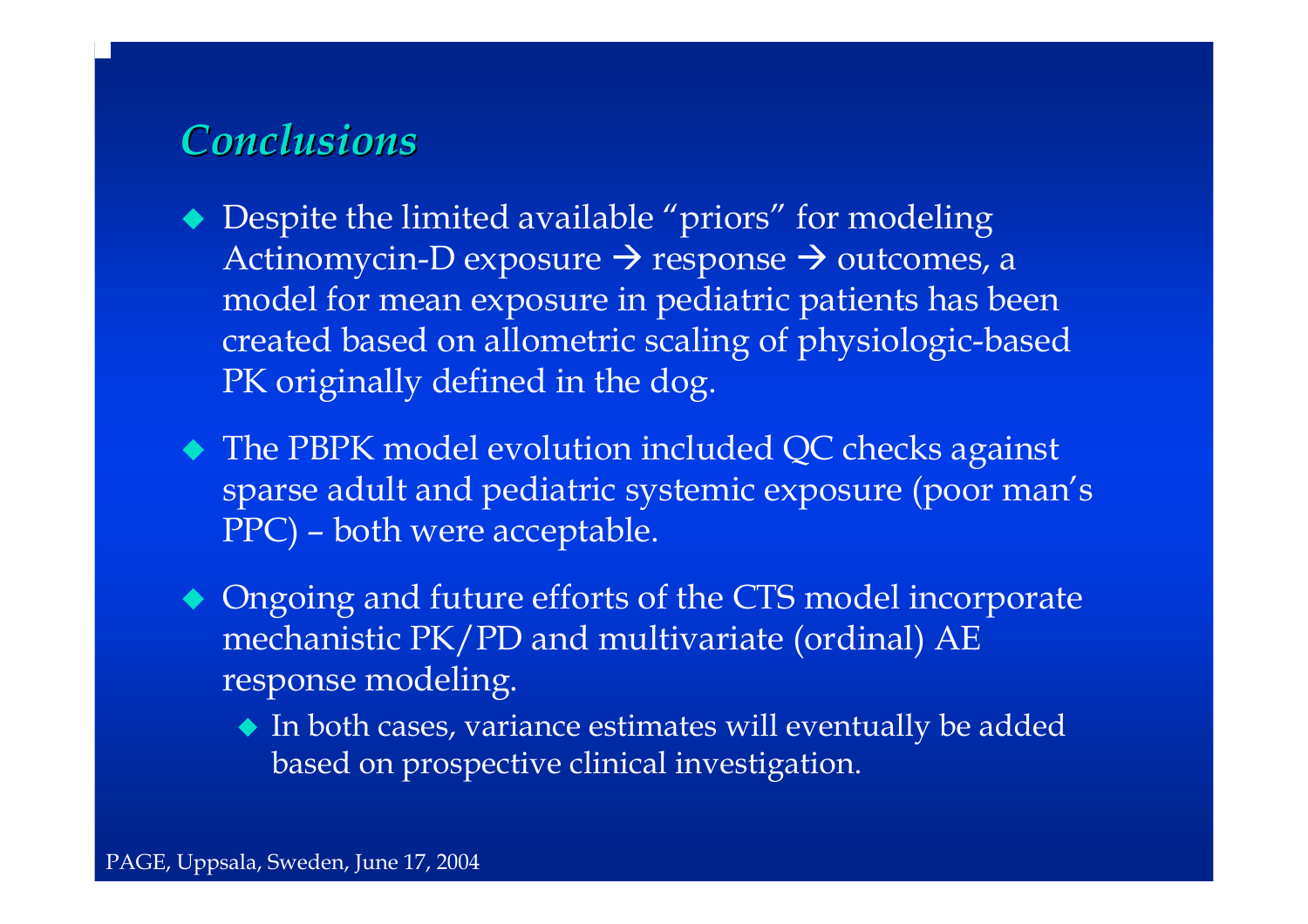## *Conclusions Conclusions*

 While a mean prediction model may appear to have limited value, it permits the quantitative description of the exposure  $\rightarrow$  response  $\rightarrow$  outcome relationship beyond an  $^$ empirical "feeling" about the status of a pharmacotherapy.

• The addition of variance to mean models offers a method of exploring parameter sensitivities and the relevant "parameter space."